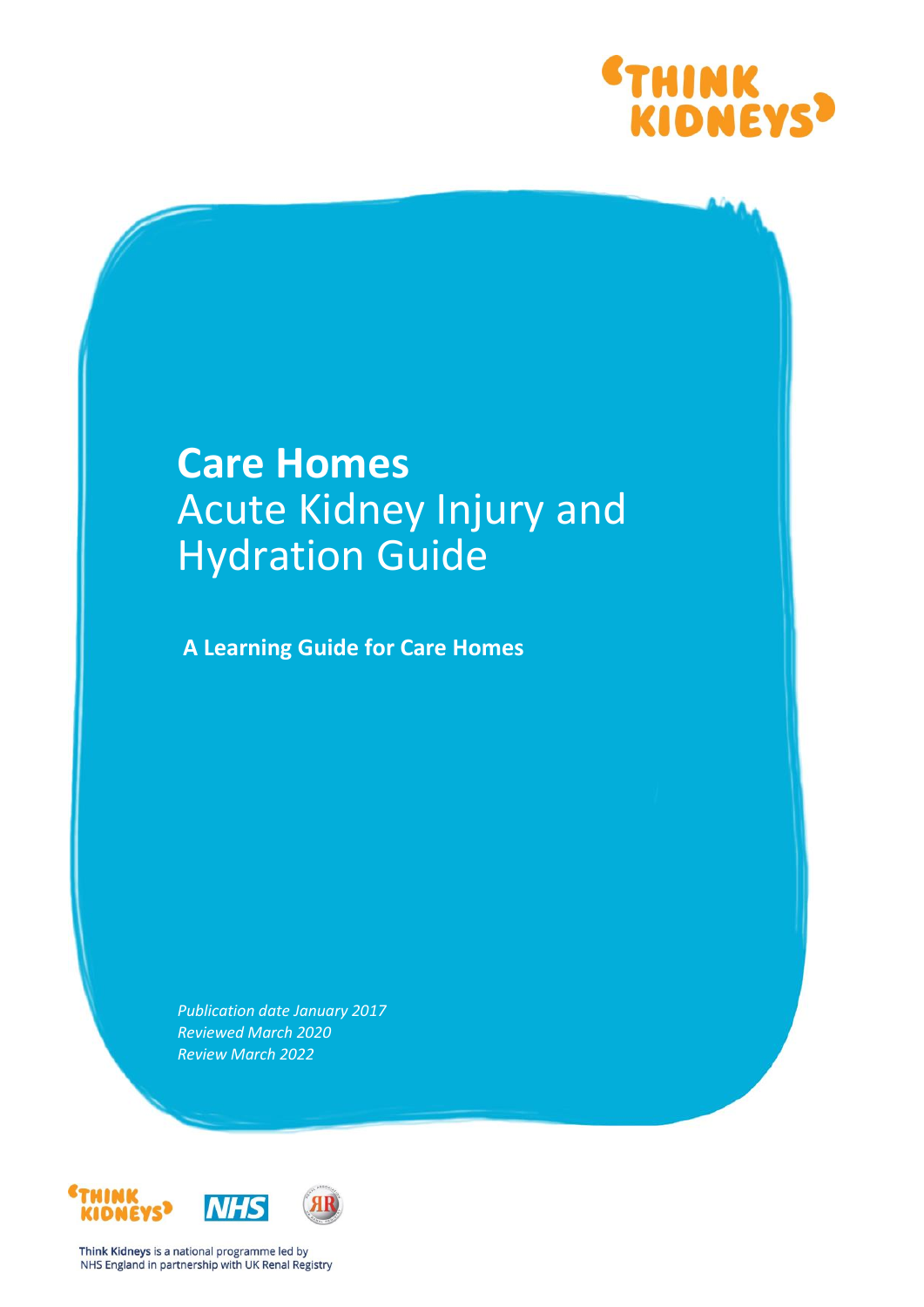

# **Acute Kidney Injury and Hydration Guide**

*Publication date January 2017 Reviewed March 2020 Review March 2022*

#### **Table of Contents**

#### **Subject Page No**

### 1. Purpose 2 2. What is acute kidney injury? 2 3. Care Homes and AKI 3 Activity 1 – Visit the Think Kidneys website 4 and 1990 and 1990 and 1990 and 1990 and 1990 and 1990 and 1990  $\pm 4$ Activity 2 – Increase your knowledge by working through the PowerPoint slides 5 Activity 3 – Watch the Acute Kidney Injury in Primary Care Video 6 Activity 4 – Complete the AKI National Institute for Health and Care Excellence (NICE) training module 7 Activity 6 - Fluid Challenge 10 Activity 7 – Identify residents at risk of AKI 14 Activity 8 - Download posters and print leaflets 15 Activity 9 – Test your knowledge by working through a case study 16

Disclaimer

To the best of our knowledge, the contents of this publication are in line with National Institute for Health and Care Excellence guidance relating to the management and treatment of acute kidney injury.

Professional advice should be sought before taking, or refraining from taking, any action on the basis of the content of this publication. We cannot be held responsible for any errors or omissions therein, nor for the consequences of these or for any loss or damage suffered by readers or any third party informed of its contents.

The UK Renal Registry disclaims all liability and responsibility arising from any reliance placed on the information contained in this publication by you or any third party who may be informed of its contents.

Acute Kidney Injury a Guide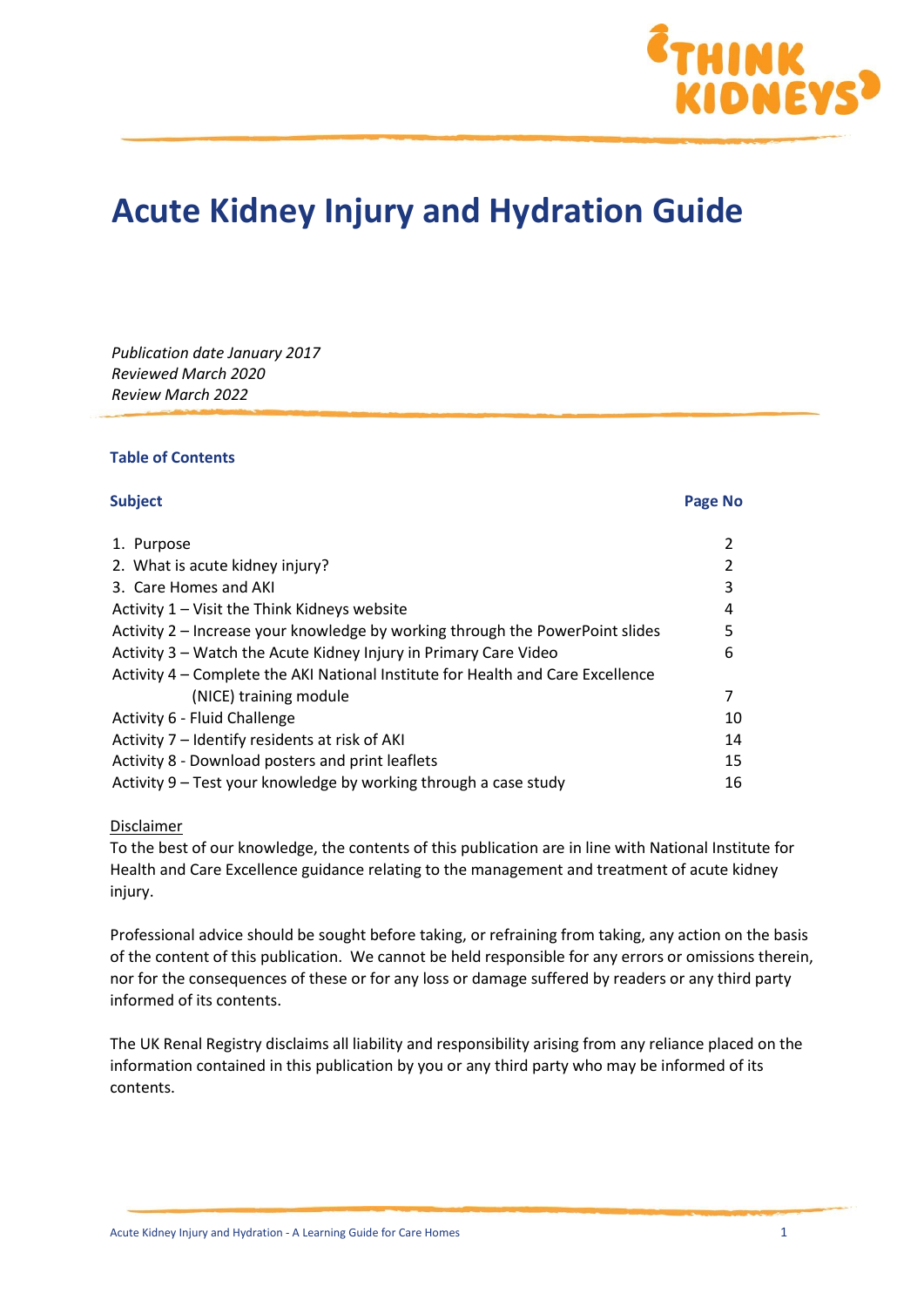

## **1. Purpose**

This learning guide has been created for people who work in care homes (both nursing and residential homes) and it consists of activities to help you understand what acute kidney injury is, and what you can do to help prevent it. The guide has been designed for nurses and care home managers to learn more about acute kidney injury (AKI), and to enable you to share this learning with care home support workers, care home residents and their families. This guide can be used to support your hydration policy.

Think Kidneys' vision is a future in which health and care professionals think about kidney status in the same way that they do now about blood pressure and heart rates.

- How much do you know about AKI?
- Do you need to know more?
- Do you know where you can learn more about AKI?
- Do you know what causes AKI…..how it's detected……how it's treated?
- Do you know what you can do to help prevent AKI?
- Do you know who is most at risk of AKI?

## **2. What is acute kidney injury?**

'**Acute'** is a term used to describe something that has occurred over hours or days. '**Kidney injury**' describes evidence of damage to the kidneys usually with a change in the kidney function.

The best way to assess kidney function in the short term is to measure a waste product in the blood called creatinine and also to assess urine output.

AKI is common, serious and harmful.

We know quite a lot about AKI and about the havoc it wreaks on lives and the damage it does:

• in the UK, up to 100,000 deaths a year are associated with AKI

Acute Kidney Injury a Guide

- up to a third of those deaths could be avoided
- 1 in 5 people admitted to hospital as an emergency has AKI
- over 60% of AKI starts in the community
- the additional cost of AKI to the NHS is estimated at £500m each year

The NHS is the first health system in the world to tackle AKI. It is recognised as a patient safety priority by NHS England. The Think Kidneys programme aim is to raise awareness of AKI among health and care professionals so that care for people with AKI is transformed and rates of AKI are reduced.

#### **Cause and Risk**

The causes of AKI are many and varied and occur most often in people living with long term conditions, although it can affect anyone. It can occur as a result of an infection causing stress on the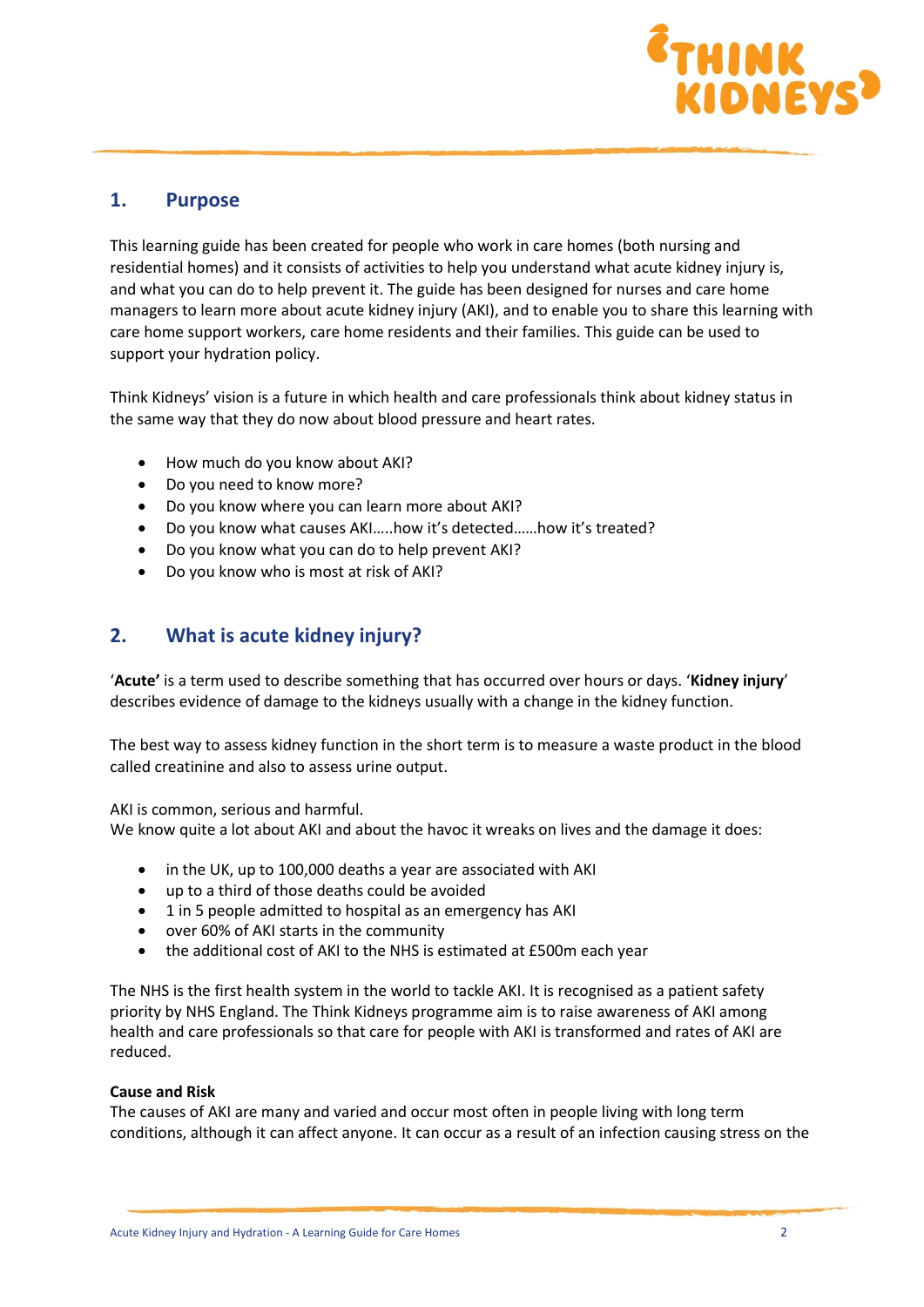

kidneys, dehydration reducing the flow of blood to the kidneys or the altered effect of medication caused by illness, surgical or radiological procedures.

The most common underlying risk factors for AKI include:

- pre-existing chronic kidney disease
- age people aged 75 years or over
- heart failure
- vascular disease
- diabetes
- liver disease

AKI may then be triggered by:

- infection (sepsis)
- dehydration, bleeding (hypovolaemia)
- low blood pressure (hypotension) for example after a serious heart attack
- certain medications or drugs this includes prescribed and over the counter medicines

AKI is a challenge for us all. It is a cause of harm and death, yet in many instances we can stop it happening or improve outcomes by detecting it early.

#### **3. Care Homes and AKI**

You can make a huge difference to the health of residents by taking simple steps, beginning with building a section into your hydration policy on this topic.

Wherever you work and whatever your role in health and/or care you should be aware of AKI. This will enable you to understand how to reduce the risk of AKI for residents in your home.

Health and care professionals need to be well informed and proactive, to understand who is at risk, take an active lead in prevention, learn how to recognise AKI and help the person to recover. Staff working in care and nursing homes can play a vital role in the early detection, treatment and management of people who may have had an episode of AKI or may be at risk of AKI.

The Think Kidneys team have worked closely with care homes to develop this guided learning for you and your team. It has been developed for use by nurses, care home owners and managers, and can be used as a "Train the Trainer" tool.

The following pages describe nine easy actions you and your team can take to raise awareness of AKI in your care home. After completing these actions you should be able to describe AKI, identify residents at risk and know what to do to prevent residents from acquiring AKI. You can then support the care home team to work through all or some of the sections of the guide in order to raise awareness and prevent AKI for the residents in your home. The guidance is in bite-sized chunks there are nine activities you might do every week over a nine week period. At the end there is a check list against which you can mark your progress.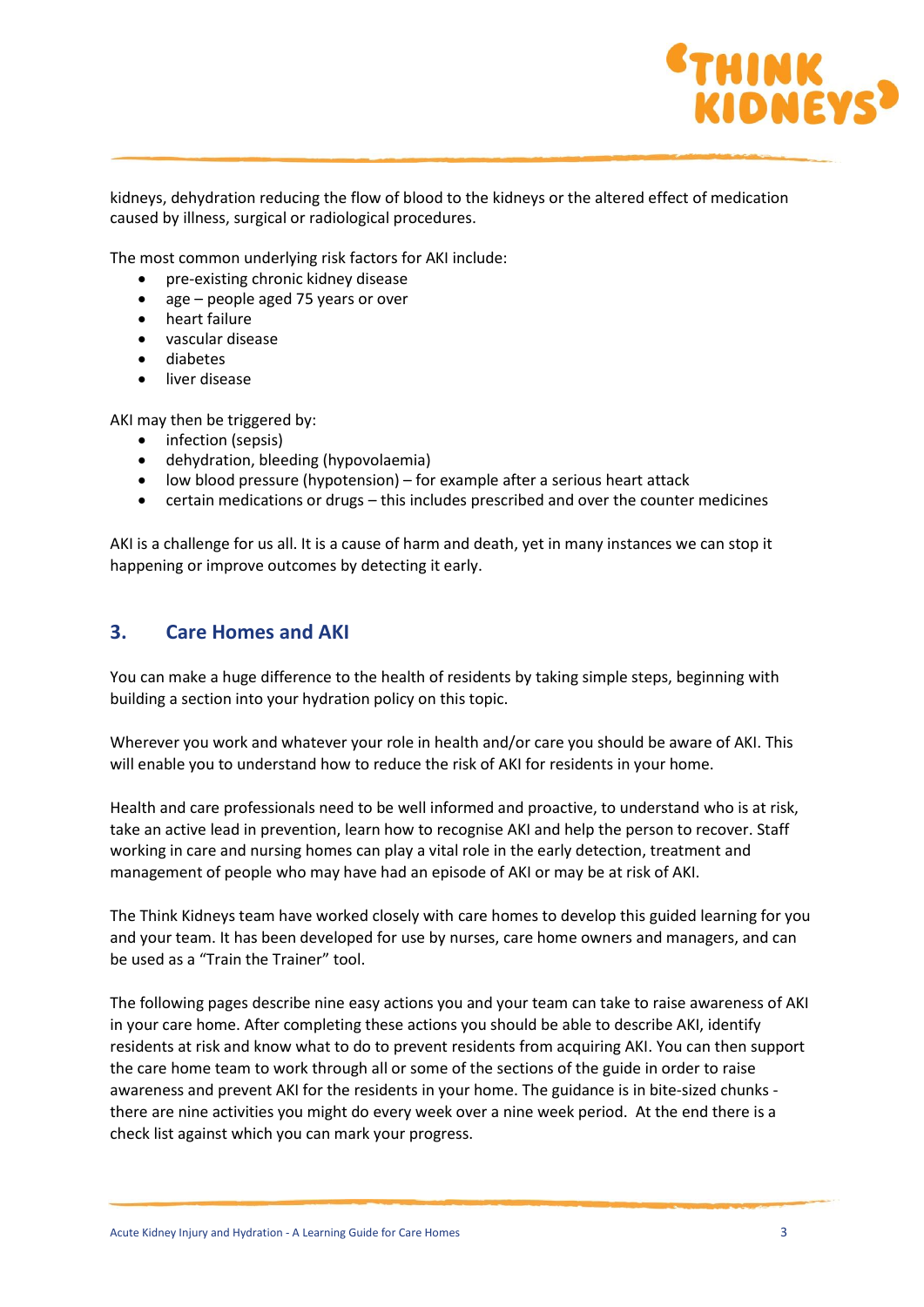

### **Activity 1 – Visit the Think Kidneys website**



## **Aim of this activity**

The aim of this activity is to familiarise yourself with acute kidney injury. There is a lot of information available on the Think Kidneys website. Team members should familiarise themselves with the Think Kidneys [website](https://www.thinkkidneys.nhs.uk/) <https://www.thinkkidneys.nhs.uk/aki/>

Areas which you might find especially useful include:

Care homes resources[: https://www.thinkkidneys.nhs.uk/aki/resources/care-homes/](https://www.thinkkidneys.nhs.uk/aki/resources/care-homes/)

This area of the website has been created for you and includes lots of the information which will be referred to in this guide.

[Information for the public](https://www.thinkkidneys.nhs.uk/information-for-the-public/) <https://www.thinkkidneys.nhs.uk/aki/information-for-the-public/>

This are contains useful information for you to share with residents and families

[Educational resources](https://www.thinkkidneys.nhs.uk/resources/educational-resources/#education-results-filter) <https://www.thinkkidneys.nhs.uk/aki/resources/educational-resources/>

Contains some useful teaching packages for you and your team to look at

[Information, Tools and Publications](https://www.thinkkidneys.nhs.uk/resources/) <https://www.thinkkidneys.nhs.uk/aki/resources/>

This area has lots of helpful material, guides, etc.

[Key messages](https://www.thinkkidneys.nhs.uk/category/key-messages/) <https://www.thinkkidneys.nhs.uk/aki/category/key-messages/> Find out the latest from the programme team

## **Summary for Activity 1**

| $\bullet$ Who? All |                           |
|--------------------|---------------------------|
|                    | What? Look at the website |
|                    | Where? On line            |
|                    | <b>C</b> Time? One hour   |
|                    |                           |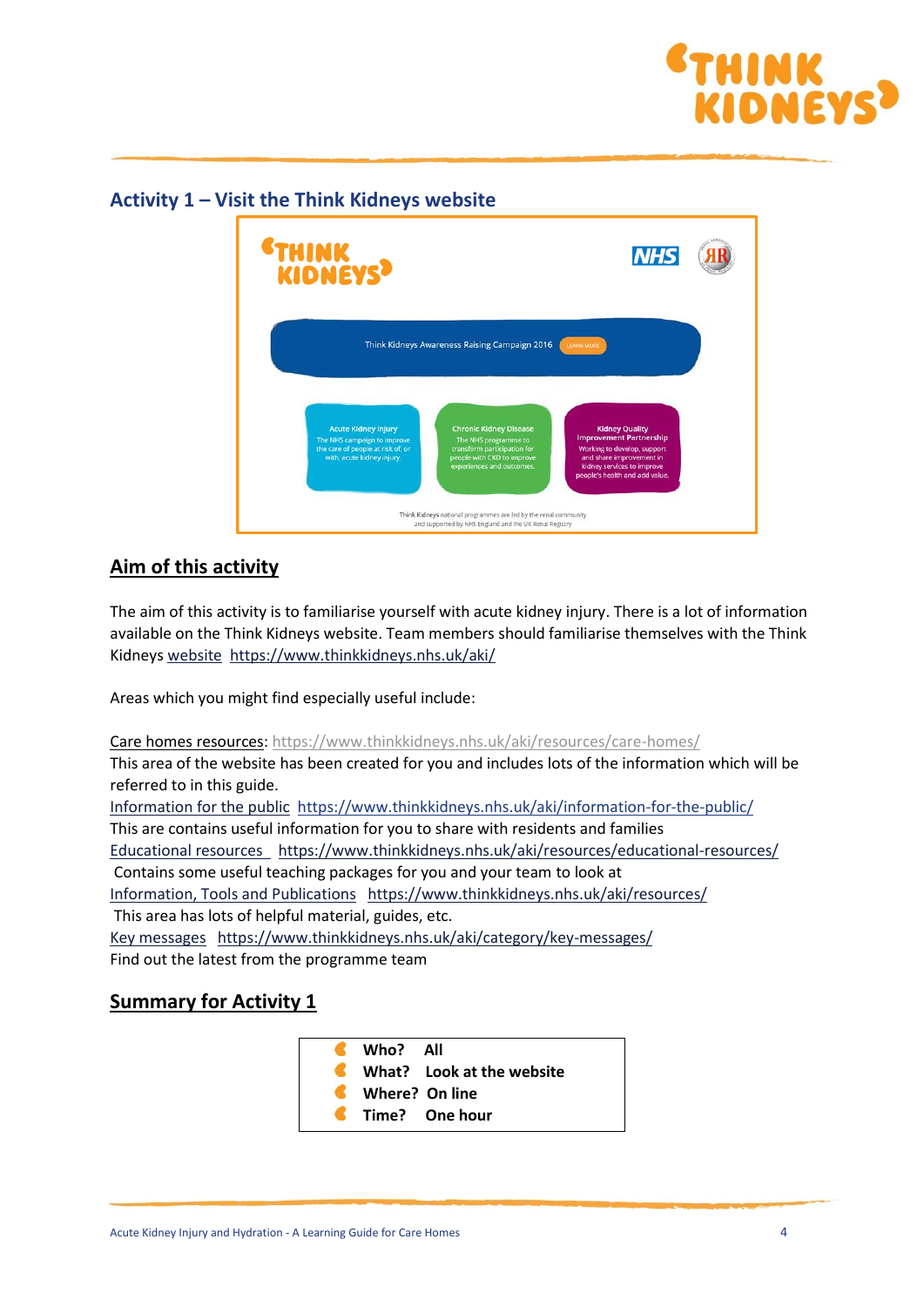



## **Activity 2 – Increase your knowledge by working through the PowerPoint slides**

## **Aim of this activity**

In order to help with more detailed understanding of AKI we have developed a self-directed study guide to introduce AKI in more detail. The guide is in PowerPoint format, and can be foun[d here.](https://www.thinkkidneys.nhs.uk/aki/wp-content/uploads/sites/2/2016/02/AKI-and-Care-Homes-Presentation.pdf)

This is for team members to go through so that they can familiarise themselves with AKI.

If you have any specific questions after going through the slides, you might like to start a conversation with other care homes using our Facebook or LinkedIn pages. You can ask others working in similar settings about how they are working with the programme and share good ideas.

## **Summary of Activity 2**

| Who? All |                            |
|----------|----------------------------|
|          | What? Slide set            |
|          | Where? On line or download |
|          | Time? One hour             |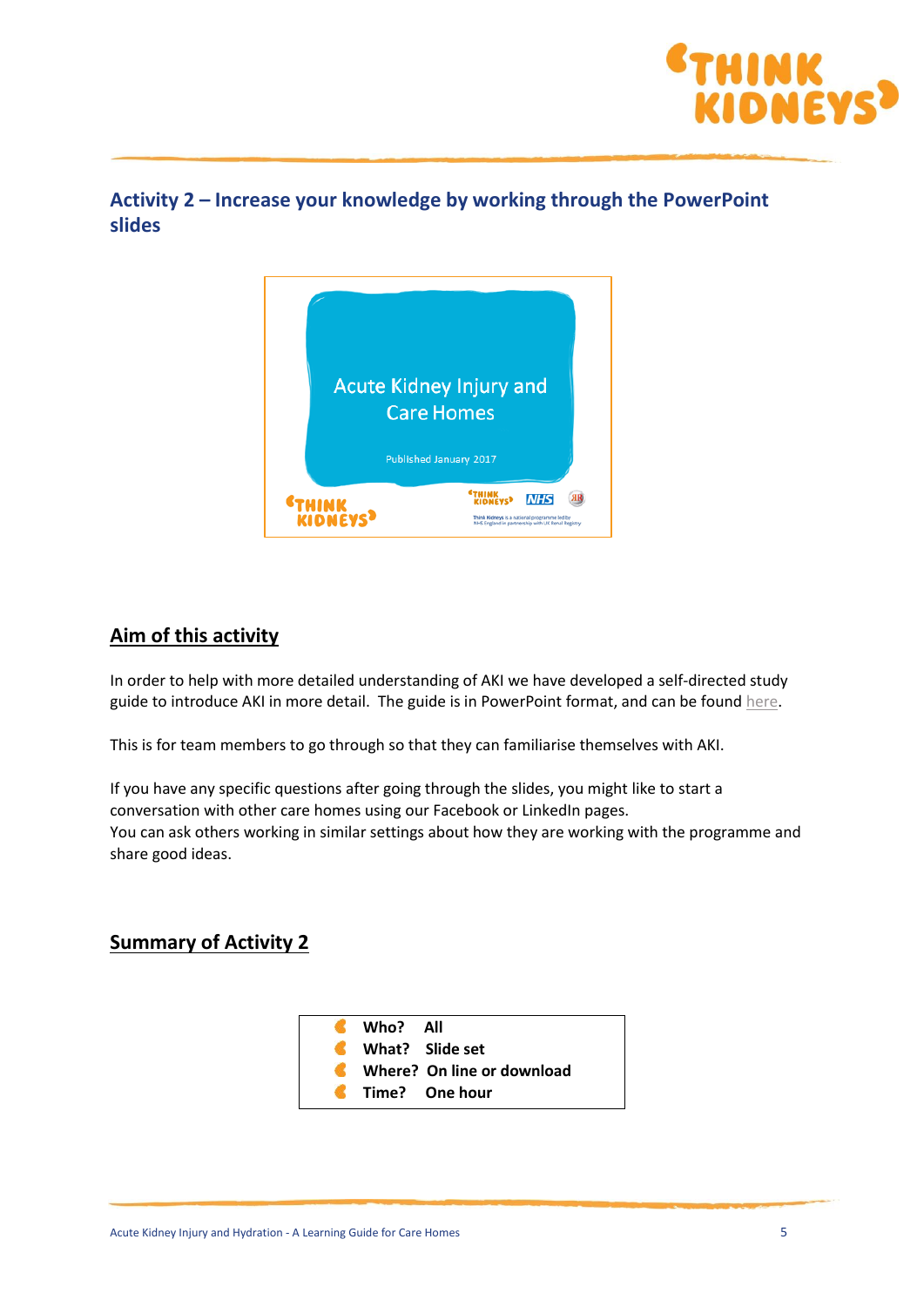

## **Activity 3 – Watch the Acute Kidney Injury in Primary Care Video**



## **Aim of this activity**

The aim of this activity is to show you that AKI is an issue for all healthcare workers. Thi[s short film](https://www.thinkkidneys.nhs.uk/aki/videos/acute-kidney-injury-in-primary-care/) <https://www.thinkkidneys.nhs.uk/aki/videos/acute-kidney-injury-in-primary-care/> has been made by the Think Kidneys team to be shown in GP surgeries. After watching it you should have a better understanding of AKI. All team members should watch this video then discuss the implications for the team. After watching it you should understand the role we all have to play in preventing AKI.

## **Summary of Activity 3**

|                      | Who? Nurses and managers |
|----------------------|--------------------------|
| What? Watch GP video |                          |
| Where? On line       |                          |
| Time? 10 minutes     |                          |
|                      |                          |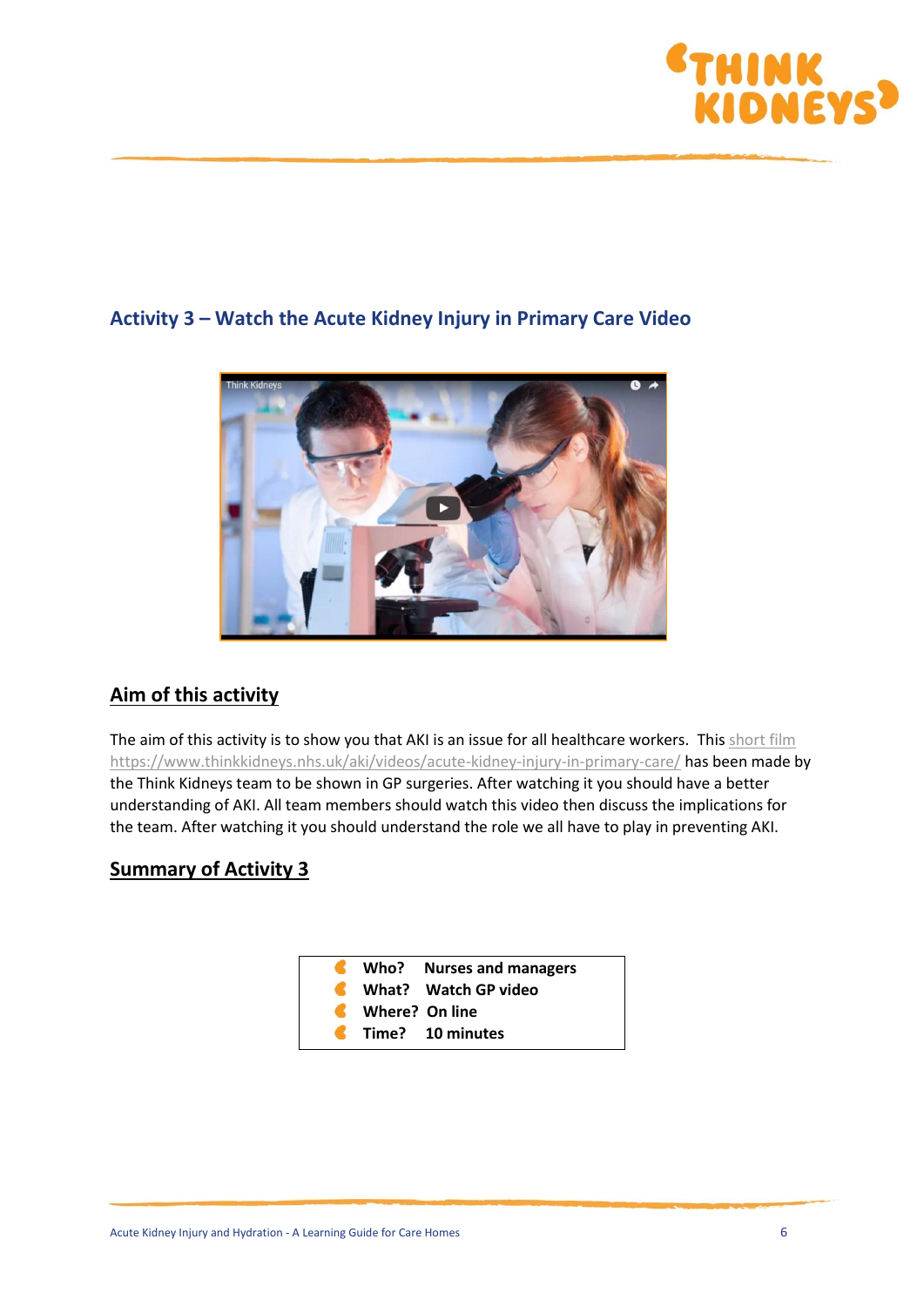

## **Activity 4 – Complete the AKI National Institute for Health and Care Excellence (NICE) training module**



## **Aim of this activity**

The aim of this learning programme is to support nurses and care home owners to learn how to prevent and identify AKI.

After completing this learning programme you will be able to contribute to the assessment of residents at risk of AKI by undertaking and recording urinalysis via dipstick, vital signs and physical observations, and to report results to the GP responsible for the resident's care. <http://elearning.nice.org.uk/enrol/index.php?id=5>

## **Summary of week 4**

|                | Who? Nurses and managers       |
|----------------|--------------------------------|
|                | What? Complete learning module |
| Where? On line |                                |
|                | Time? 45 minutes               |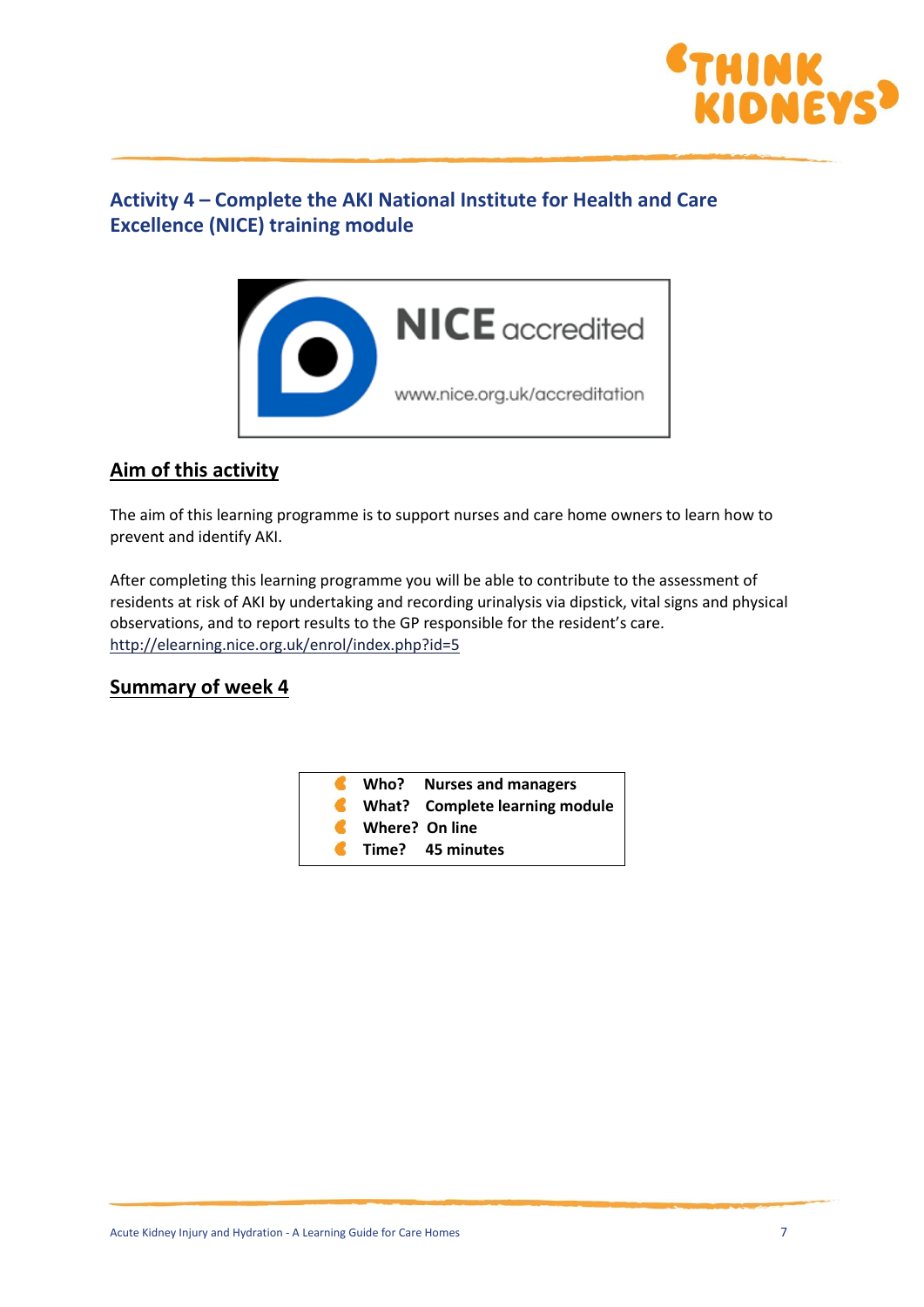

## **Activity 5 – Learn about Fluid Balance**



#### **Aim of this activity**

The aim of this activity is to start to assess fluid balance in residents. The members of the Think Kidneys team have developed a fluid balance chart – appendix 2 - to help you to assess hydration in residents. These can be adapted to meet local requirements. You can print off the chart and use it to record how much each resident is drinking. If your resident is at risk of AKI you can also record how much urine is being passed.

You could also refer to the urine colour chart which was in the PowerPoint slides from Activity 2.

#### **How much fluid does an older person need?**

This will of course vary from person to person, but on average, older people should aim to drink about 1500ml per day. This is taken from the Caroline Walker Trust 'Eating Well for Older People' (p38)

<http://www.cwt.org.uk/wp-content/uploads/2014/07/OlderPeople.pdf>

This is in addition to the fluid obtained from foods in an average diet (covered in Activity 6).

**When less fluid might be needed:** Please note, some residents with certain underlying medical conditions may be at risk of fluid overload and may need to be on a fluid restriction. Make sure you know which residents may be affected by this – ask the GP for advice if you are unsure. It may be necessary to consider the fluid provided from foods to avoid fluid overload in those people who are at risk.

**When more fluid might be needed:** Certain weather conditions can have an impact on the amount of fluid needed to remain healthy. During a heatwave your residents may be at a higher risk of dehydration. You could consider this advice from NHS Choices **<http://www.nhs.uk/Livewell/Summerhealth/Pages/Heatwave.aspx>**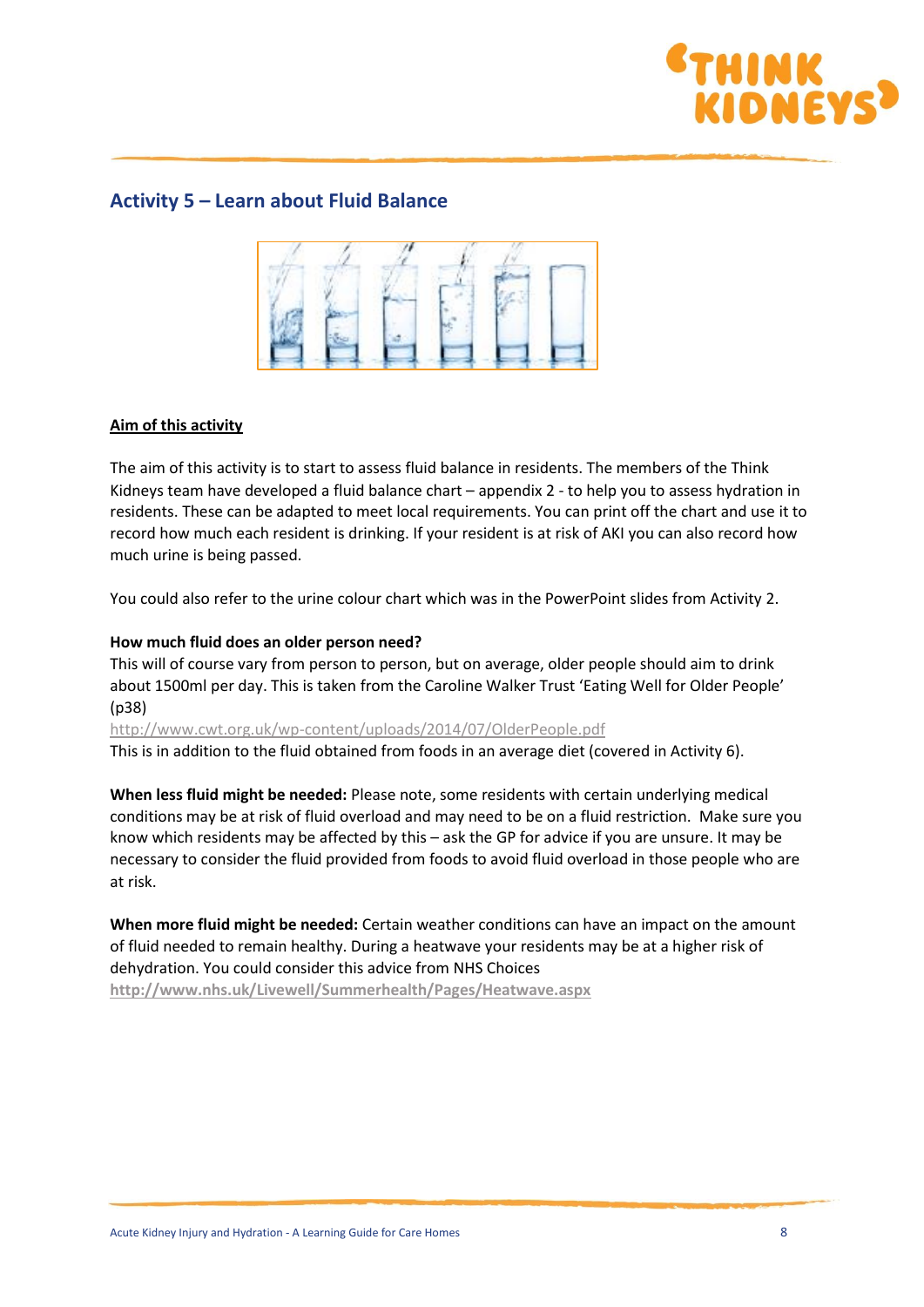

#### **Heatwave advice**:

An average temperature of 30°C by day and 15°C overnight would trigger a health alert (this figure varies slightly around the UK). These temperatures can have a significant effect on people's health if they last for at least two days and the night in between.

Dehydration is one of the main risks posed by a heatwave.

It's important to drink plenty of fluids during the warmer weather and here are the reasons why:

- If you don't drink plenty of fluids you can become dehydrated.
- Dehydration can cause headaches, lethargy, dizziness, confusion, and in some cases can lead people ending up in hospital. Vulnerable people are at a higher risk of dehydration, babies, children, pregnant women and elderly people.
- Unless there is specific medical advice against it, everybody can benefit from practising good hydration.
- Drinking water and keeping hydrated can help medicines work more effectively, and with the older population, can reduce the number of falls and related illnesses and accidents.
- Keep a check on your urine. As a general guide to hydration, it should be plentiful, pale in colour and odourless.

Room heating set at a high level can also increase the amount of fluid that an individual requires. Certain medical conditions that cause a person to lose fluid will also need to be managed carefully to reduce the risk of dehydration eg diarrhoea, vomiting, high output stoma. Please seek medical advice if in any doubt.

#### **Summary of Activity 5**

| Who? All                        |                                      |
|---------------------------------|--------------------------------------|
|                                 | What? Print off and complete charts  |
| Where? On line<br>$\mathcal{L}$ |                                      |
|                                 | Time? Depends on number of residents |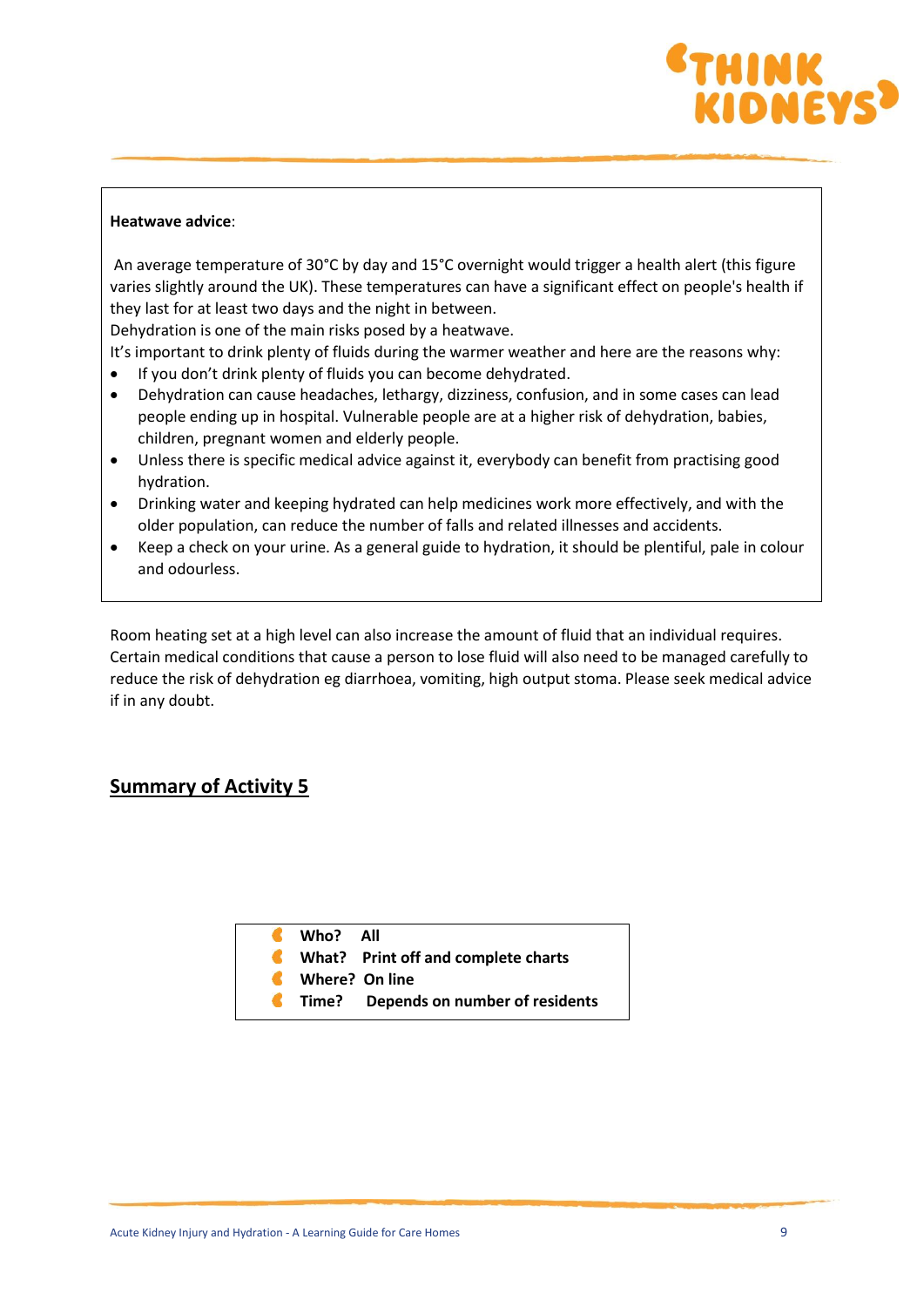

## **Activity 6 - Fluid Challenge**



#### **Aim of this Activity**

The aim of this activity is to start to think about other ways of getting residents to take more fluid and how this can be achieved.

#### **Fluid from foods:**

Never underestimate the amount of fluid food can provide – your support with informed choices is vital.

On average about 20% of our fluid comes from food, the other 80% from drinks. For people who do not drink well, but who might be more willing to eat, the aim is to increase the amount of fluid they get from food.

Encouraging high fluid foods needs some thought. If your resident generally eats well and is not at risk of malnutrition, then low calorie foods such as jellies, fruit (whole fruit, fruit salads, cooked and stewed fruit), low fat yoghurts and soups can be offered, either as snacks or as part of meal times. Jellies have been used very successfully to improve hydration in residents of Essex care homes as part of the 'Prosper' project (further information can be found here:

[http://www.health.org.uk/programmes/closing-gap-patient-safety/projects/prosper-promoting](http://www.health.org.uk/programmes/closing-gap-patient-safety/projects/prosper-promoting-safer-provision-care-elderly)[safer-provision-care-elderly\)](http://www.health.org.uk/programmes/closing-gap-patient-safety/projects/prosper-promoting-safer-provision-care-elderly)

If your resident is underweight, not eating well and/or at risk of malnutrition, then it is more appropriate to encourage high calorie, high fluid foods such as full fat yoghurts, milk jellies, mousses/whips, fortified soups, or fruit accompanied by fortified custard or cream, again either as snacks or part of meals.

Sauces and gravy can also be a good source of fluid, and these can be fortified for those that need the extra calories.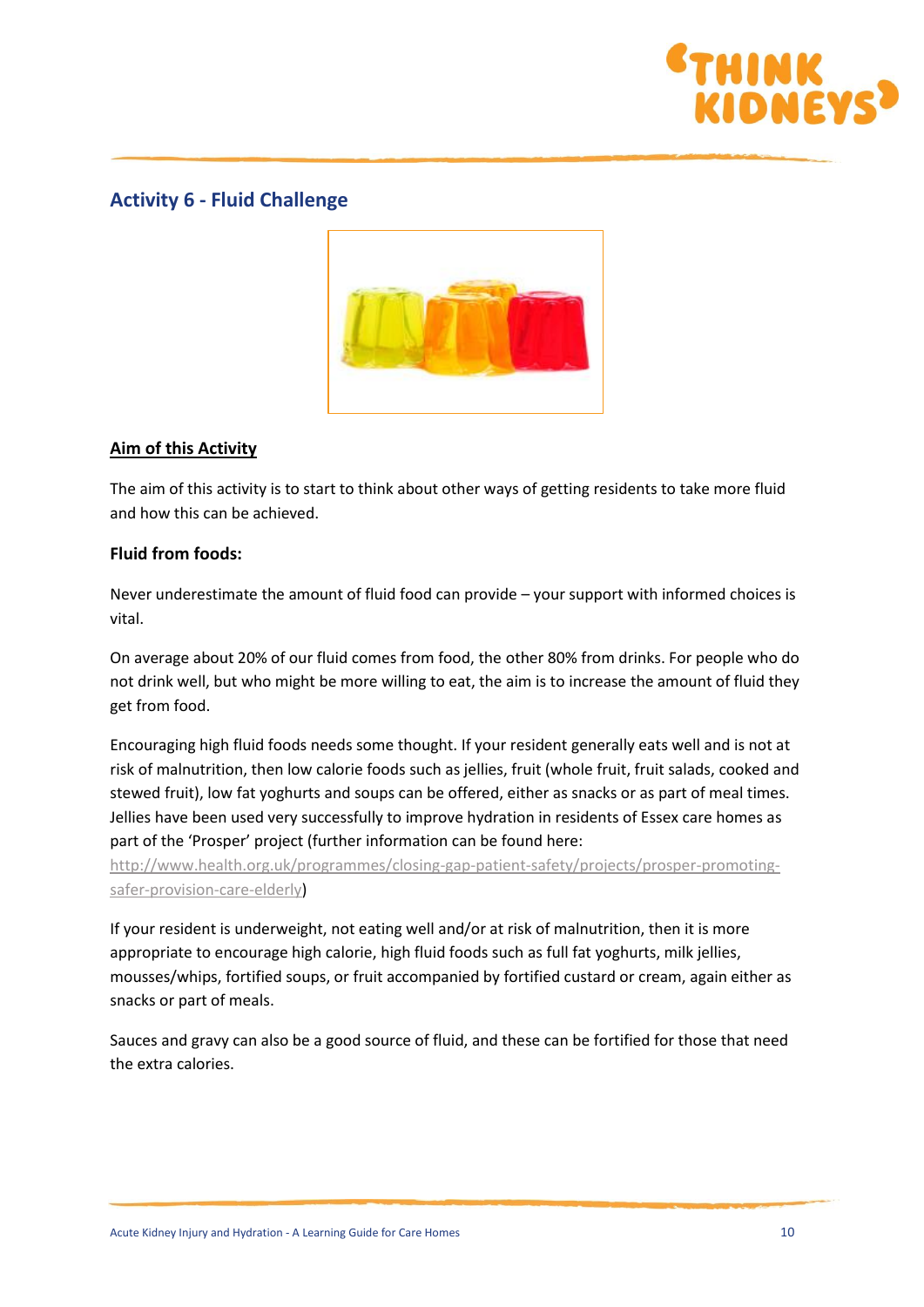

#### **Encourage High Fluid Intake Early in the Day:**

Really encourage fluids in the morning as many older people are more alert, relaxed and more willing to take food and drink at this time. Encourage before, during and after breakfast, aiming for 700- 800ml as drinks plus 200ml as milk on cereals.

#### **Case Study**

Alexandra House, a dementia care home in Great Yarmouth, has taken part in the Dehydration Recognition In our Elders (DRIE) study. As part of their hydration strategy, staff aim to ensure every resident drinks at least a litre of fluid by the end of breakfast (700-800ml in the form of drinks, with a further 200-300ml added to cereals or porridge). They do this by encouraging drinking before and after the morning bath, and during breakfast, and ensuring that a variety of drinks are available. It is also a sociable time, where staff and residents interact, and staff undertake talking therapy. A nurse and two other members of staff (usually a carer and a member of domestic staff) work in the dining room every morning to support nutrition and hydration. This has resulted in many improvements including:

- Doses of medications are generally lower as improved hydration means drugs are utilised better by the body
- More controlled and successful urination as hydration helps to maintain the urinary sensation which can be lost in dementia
- Improved sleep being thirsty can cause restlessness, disrupted sleep pattern and bad dreams. If someone doesn't sleep well at night, they will sleep during the day, miss out on vital fluids and the cycle continues.

You can read more about the case study here:<http://www.nursingtimes.net/download?ac=1308028> and [www.scie.org.uk/publications:](http://www.scie.org.uk/publications) Hydration and Older People in the UK: Addressing the Problem, Understanding the Solutions

#### **Other Tips to Improve Fluid Intake:**

Here are some tips to improve the fluid intake for the people in your care: (adapted from **<http://www.scie.org.uk/publications/guides/guide15/factors/nutrition/>**)

- Have fluids readily available jugs filled and ready for meal times especially
- Explain that decreasing fluid intake does not decrease incontinence risk, it's the opposite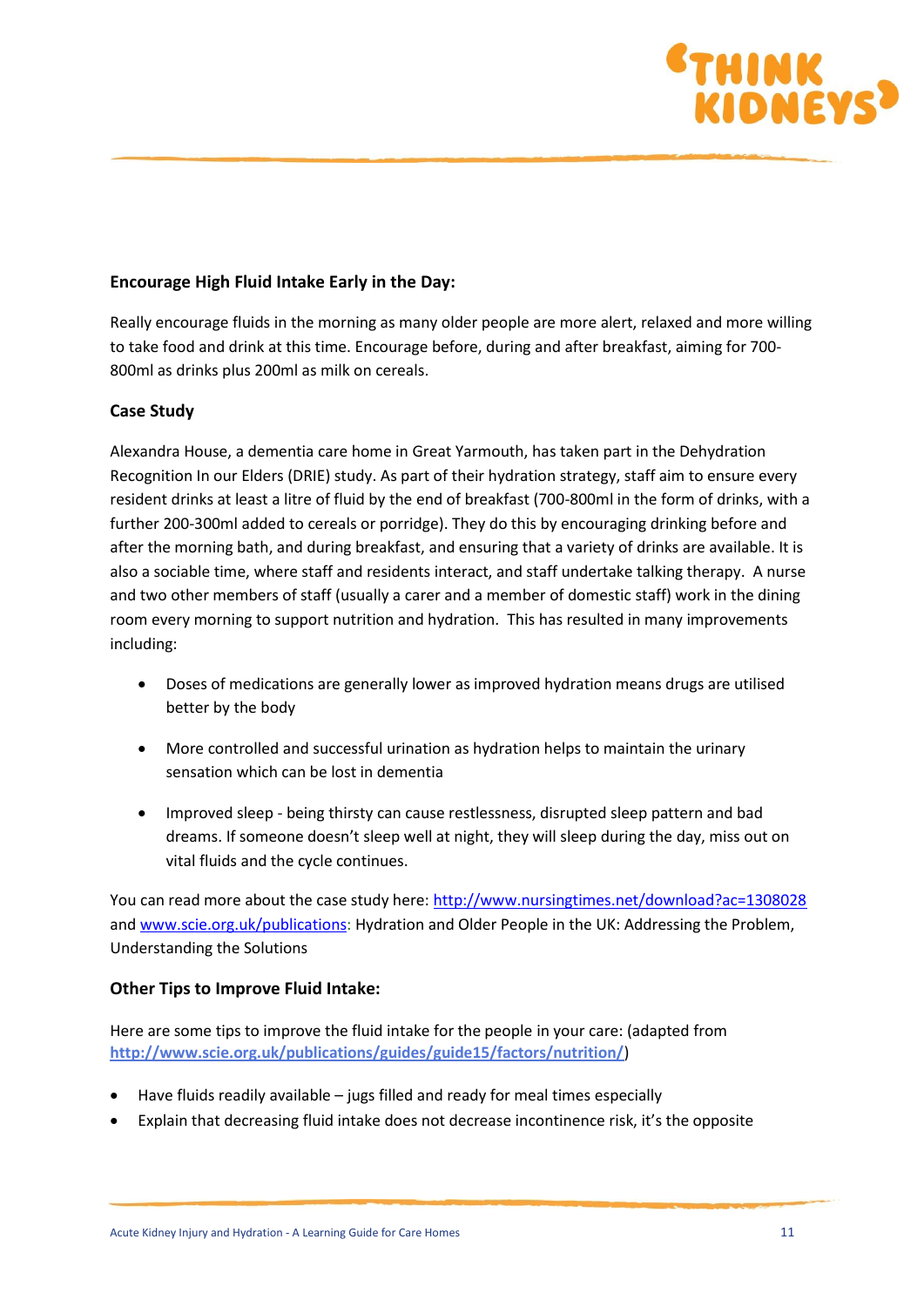

- Offer fluids after providing care
- Offer the type/temperature of fluids people like and make sure it is noted in the care plan on the person's drink preferences. Variety can be really important
- Involve family members, especially grandchildren for older people
- Offer small amounts of fluid frequently
- When it's warmer weather offer small ice cubes (ice cubes, ice lollies and ice cream should not be offered to residents who are on thickened fluids)
- Ensure the person has good oral hygiene regime. Have they seen a dentist in the last 12 months?
- Encourage people to drink all fluids offered with meals and medication; offer a full cup
- Use lightweight water/squash jug and cup this enables the person to have independence wherever possible
- Use assistive drinking devices know which devices and cups are suitable for the person, do they need an assessment?
- Offer assistance if needed, remember to watch the person swallowing the fluid
- Use verbal prompts when needed there is nothing better than asking "Would you like a drink?"
- Position the person properly so that they can drink, make sure they are sitting up
- For more mobile people provide drink bottles to carry around
- Include a beverage break in all activities or when you have a meeting with a resident

#### **Swallowing Problems (Dysphagia)**

Special consideration should be given to residents who have difficulty swallowing because these residents may need to have their fluids thickened to prevent aspiration (choking). This might mean that they may not enjoy drinking and therefore not drink enough to remain well hydrated. A lot of residents in care homes have swallowing problems. Have a look for your local Speech and Language Guidelines. Some of these residents will be at higher risk of AKI.

Key things to consider:

- It is just as important not to over-thicken fluids as it is to not under-thicken them, if it means the drink becomes unpalatable. A drink that looks, feels and tastes unappealing is unlikely to be drunk, therefore increasing the risk of dehydration. Make sure that you are aware of the speech therapist's recommendations for each resident.
- Did you know that thickened fluids taste stronger? This is because a thickened drink moves more slowly in the mouth and so stays on the tongue for longer. If your resident dislikes their thickened tea / coffee / squash, it could be that it needs to be made weaker than they might normally have had it.

The International Dysphagia Diet Standardisation Initiative Detailed Descriptors, Testing Methods and Evidence, has resources which describe the international standards for thickened fluids, and can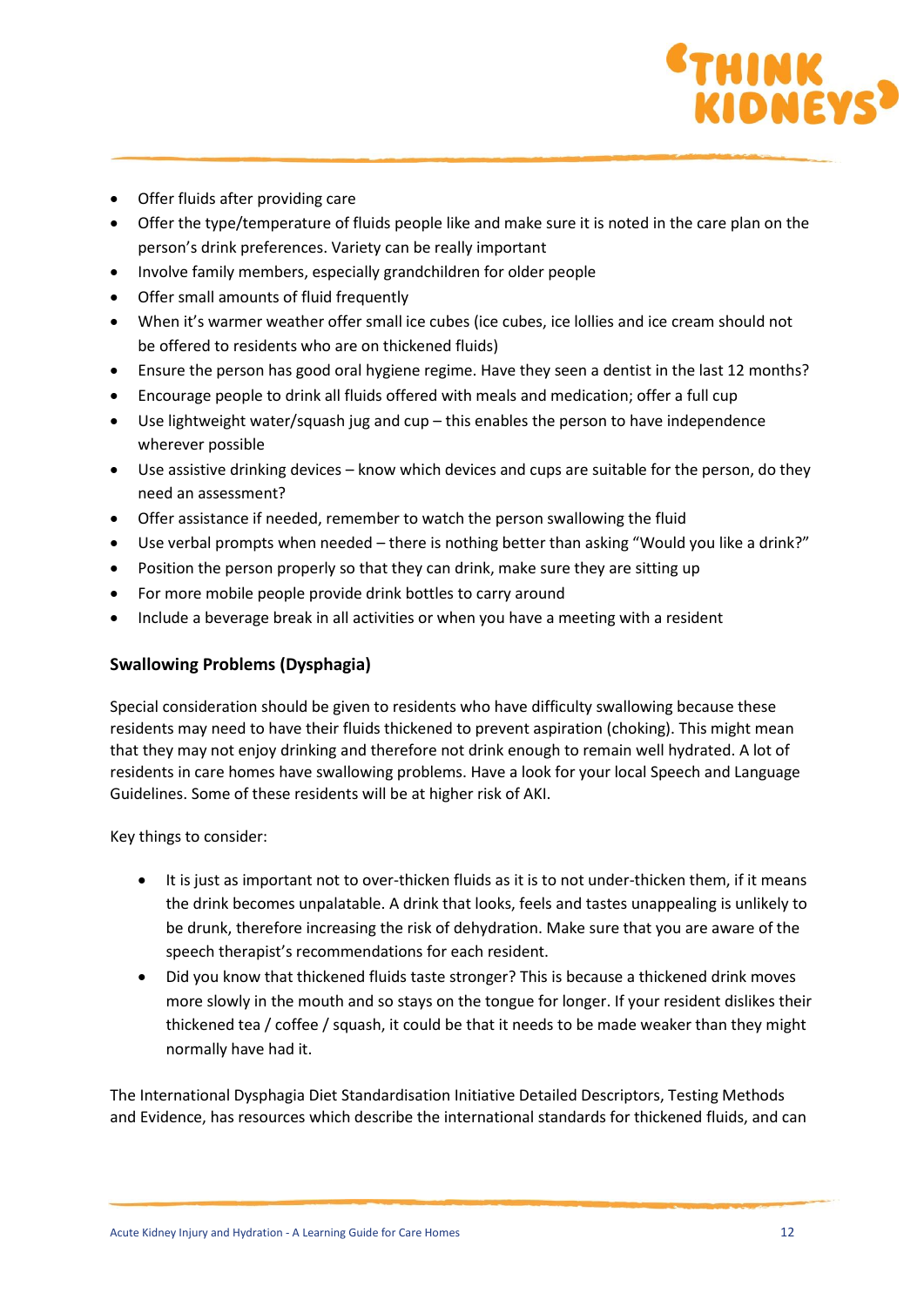

be found here: **<http://iddsi.org/>** Speak to your speech and language therapist to find out what policy is being used in your area.

#### **Posters**

You could make a poster to show what drinks are available in your home. Don't forget high calorie hot and cold milky drinks, fruit juices, full sugar squash, fizzy drinks as well as tea, coffee, sugar-free squash etc. Examples of posters developed by other organisations can be found <https://www.thinkkidneys.nhs.uk/aki/resources/care-homes/>

#### **Summary of activity 6**

| Who? All |                                      |
|----------|--------------------------------------|
|          | What? Read examples of good practice |
|          | Where? Above and using link above    |
|          | Time? Thirty minutes                 |
|          |                                      |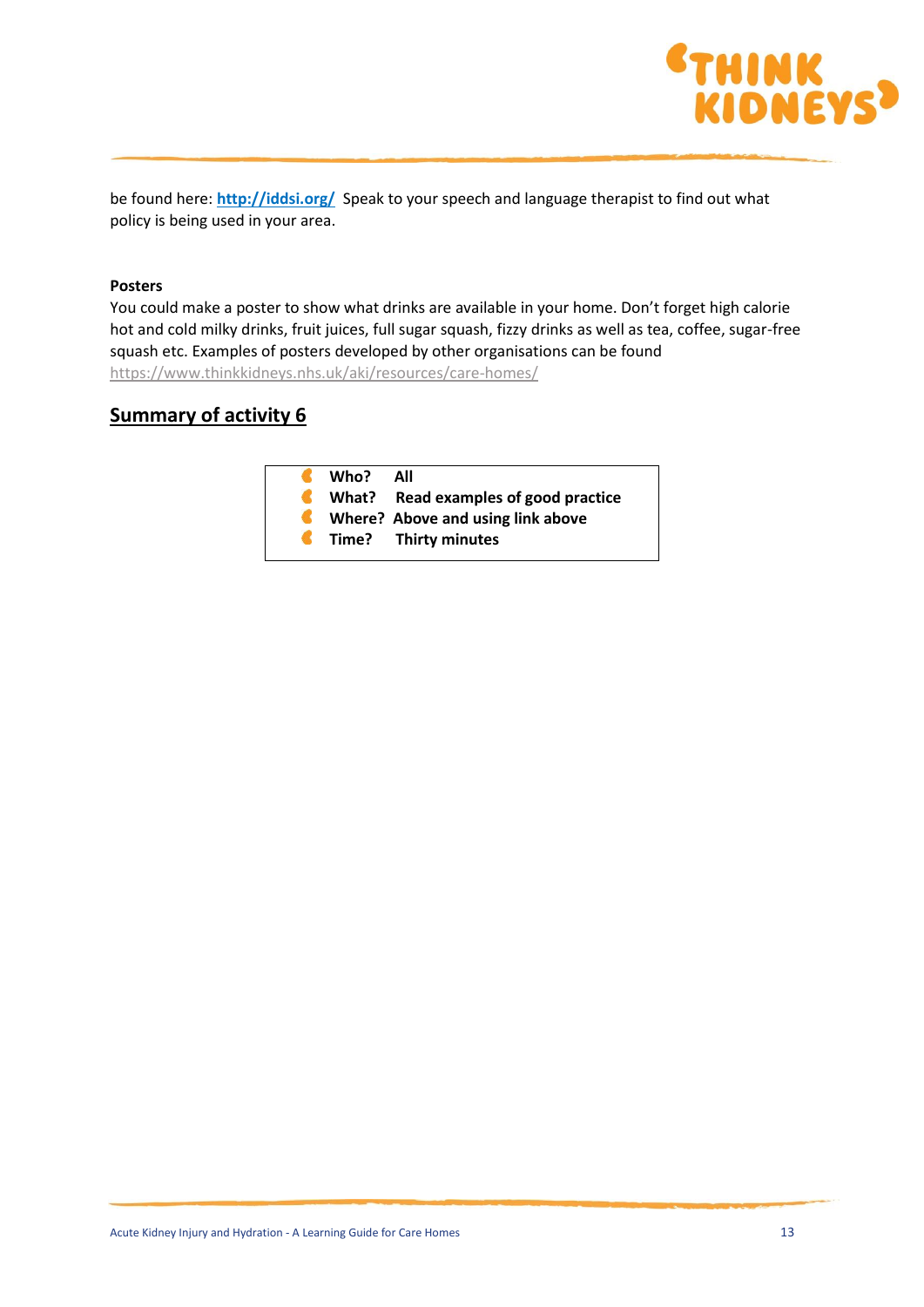

## **Activity 7 – Identify residents at risk of AKI**



## **Aim of this activity**

The aim of this activity is to identify residents in your care home who may be at risk of AKI. Now you have learnt more about AKI, and understand how to spot dehydration, visit the "Communities at Risk" document found in this section of the Think Kidneys website to find who might be at risk: <https://www.thinkkidneys.nhs.uk/aki/think-kidney-publications/>

Relevant sections for care homes are: 1, 2, 5, 6, 7, 8, 10 and 13.

When you have identified residents who are at risk of AKI it is important to ensure that your care home support workers are aware and make use of the fluid balance chart to assess hydration. Appendix 2 contains some examples of care plans which you could use or adapt to help to reduce the risk for these residents.

The nurse in charge/clinical lead should also inform the person and their family of the risk and let them know what they can do to prevent AKI. You can give them the [patient information leaflet](https://www.thinkkidneys.nhs.uk/aki/wp-content/uploads/sites/2/2016/02/BKPA-Patient-at-Risk-Leaflet_Printout.pdf) for those at risk of AKI.

You could also read the case study at the end of this guide to help you think about how to care for patients who have had an episode of AKI.

## **Summary of Activity 7**

|                | Who? Nurses and managers                 |
|----------------|------------------------------------------|
|                | What? Read guide and complete care plans |
| Where? On line |                                          |
|                | Time? Depends on number of residents     |
|                |                                          |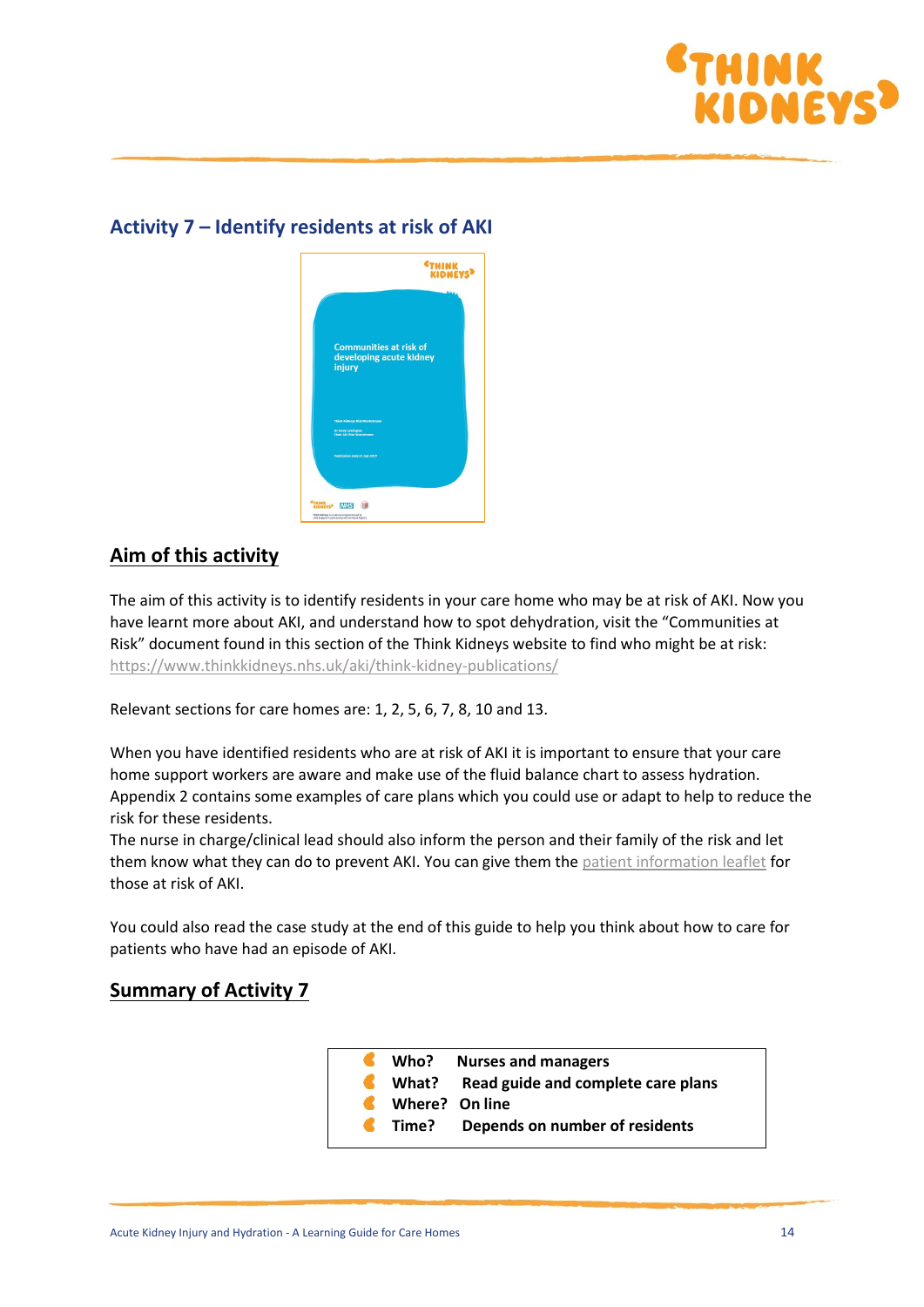

## **Activity 8 - Download posters, watch the video and print leaflets**





## **Aim of this activity**

The aim of this activity is to raise awareness of AKI with everyone in your care home, including residents and visitors. You can use this link[: https://www.thinkkidneys.nhs.uk/campaign/](https://www.thinkkidneys.nhs.uk/campaign/) to watch the public campaign video and order the posters for free which you can display in your home to let residents and families and visiting healthcare professionals know more about AKI and that you are taking it seriously.

Think Kidneys has worked with the British Kidney Patient Association (BKPA) to produce leaflets for those at risk o[f AKI](https://www.thinkkidneys.nhs.uk/aki/wp-content/uploads/sites/2/2016/02/BKPA-Patient-at-Risk-Leaflet_Web.pdf) and those who have experienced an episode of [AKI](https://www.thinkkidneys.nhs.uk/aki/wp-content/uploads/sites/2/2015/11/BKPA-RCGP-A4-Printout-Leaflet_v4.pdf) which you can also print. **[https://www.thinkkidneys.nhs.uk/aki/wp-content/uploads/sites/2/2015/11/BKPA-RCGP-A4-](https://www.thinkkidneys.nhs.uk/aki/wp-content/uploads/sites/2/2015/11/BKPA-RCGP-A4-Printout-Leaflet_v4.pdf) [Printout-Leaflet\\_v4.pdf](https://www.thinkkidneys.nhs.uk/aki/wp-content/uploads/sites/2/2015/11/BKPA-RCGP-A4-Printout-Leaflet_v4.pdf)**

[https://www.thinkkidneys.nhs.uk/aki/wp-content/uploads/sites/2/2016/02/BKPA-Patient-at-Risk-](https://www.thinkkidneys.nhs.uk/aki/wp-content/uploads/sites/2/2016/02/BKPA-Patient-at-Risk-Leaflet_Web.pdf)[Leaflet\\_Web.pdf](https://www.thinkkidneys.nhs.uk/aki/wp-content/uploads/sites/2/2016/02/BKPA-Patient-at-Risk-Leaflet_Web.pdf)

You can visit this [website](https://betterlivesleeds.wordpress.com/2015/06/22/lets-raise-a-cup-to-leeds-hydration-week/) [https://betterlivesleeds.wordpress.com/2015/06/22/lets-raise-a-cup-to](https://betterlivesleeds.wordpress.com/2015/06/22/lets-raise-a-cup-to-leeds-hydration-week/)[leeds-hydration-week/](https://betterlivesleeds.wordpress.com/2015/06/22/lets-raise-a-cup-to-leeds-hydration-week/) where you can find additional information on hydration from colleagues at Better Lives Leeds.

In addition to our posters above, you may also like the posters developed by other colleagues. We have some in the Care Homes resources section on the Think Kidneys website: <https://www.thinkkidneys.nhs.uk/aki/resources/care-homes/> These can be displayed in public areas or in the bedroom of those at risk of AKI.

## **Summary of activity 8**

- **Who? All**
- R **What? Print posters and put on display. Print BKPA leaflets and give to residents & families**
- **Where? Online**
	- **Time? Will vary depending on how many posters you print for display or sharing**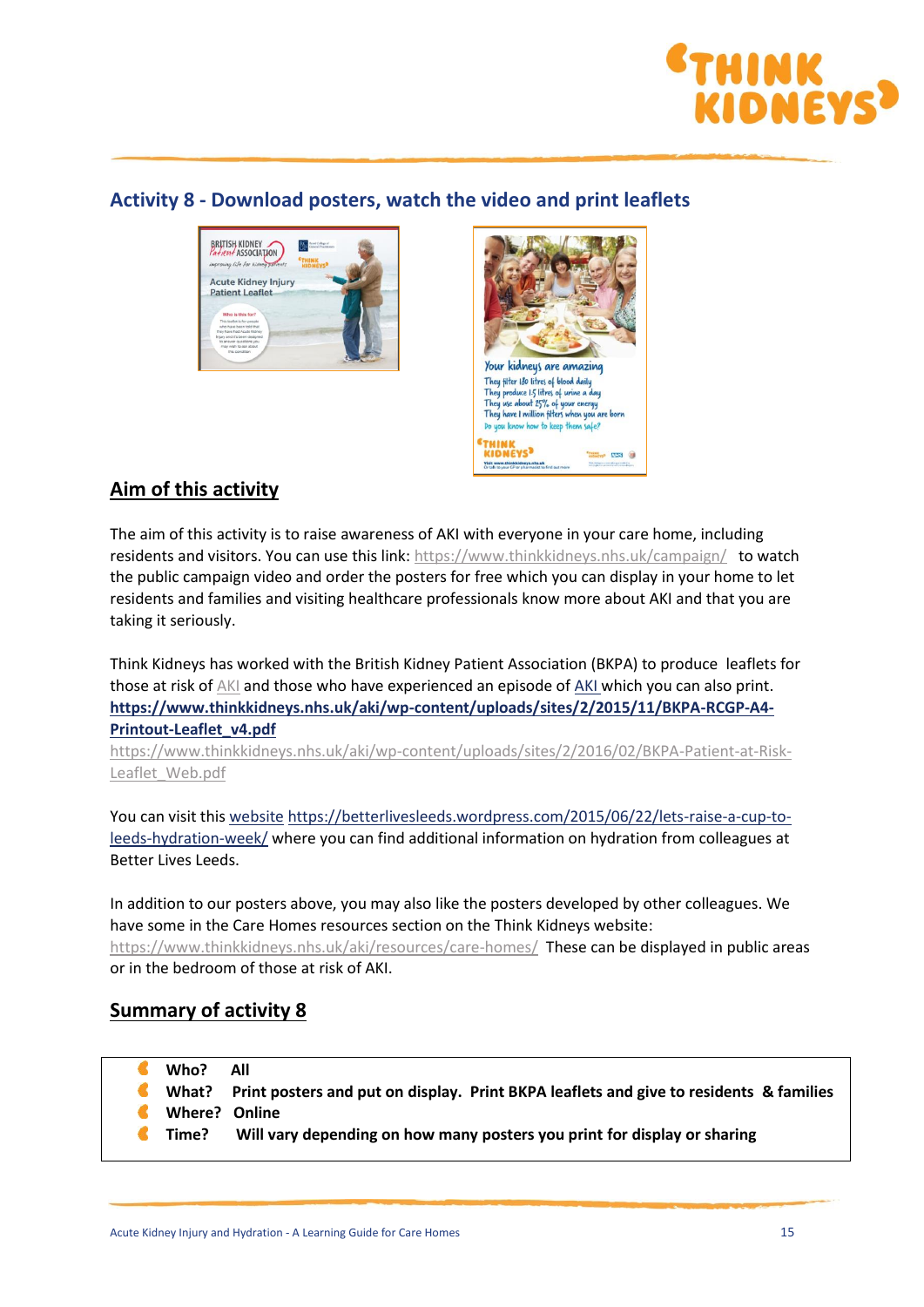

## **Activity 9 – Test your knowledge by working through a case study**



## **Aim of this activity**

The aim of the final activity is to see how much you have learned by working through a case study which can be found in appendix 4. This is an opportunity for you to refresh your knowledge and to test yourself. Can you recognise "Marjory" in your home?

## **Summary of activity 9**

| Who? All |                                          |
|----------|------------------------------------------|
|          | What? Read guide and complete case study |
|          | Where? Appendix 4                        |
|          | Time? 30 minutes                         |
|          |                                          |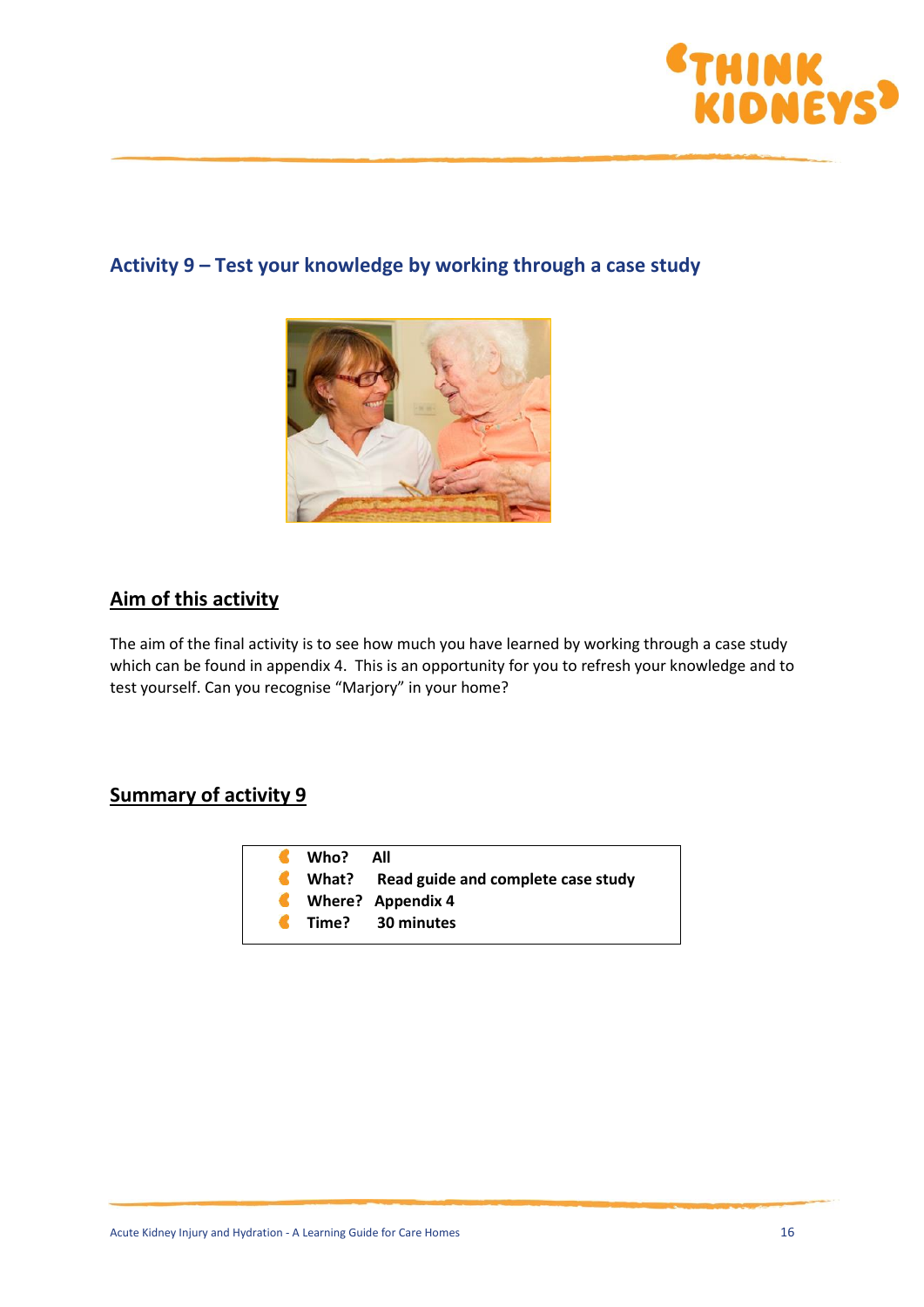

## **Next Steps**

The next steps are to agree the specific changes you will make to ensure that all the hard work and learning you have done will lead to an improvement in care for your residents. Now you have completed the guidance, you could write a case study to show how you have been able to raise awareness of AKI in your care home. If you are interested in doing this, contact [julie.slevin@renalregistry.nhs.uk](mailto:julie.slevin@renalregistry.nhs.uk) 

Alternatively, you could share your experience on the Facebook page or by Twitter or LinkedIn

Have a look at the check list – have you completed all the activities?

Print your certificate for all staff members who have completed the activities. Add your name and file it with your other training certificates.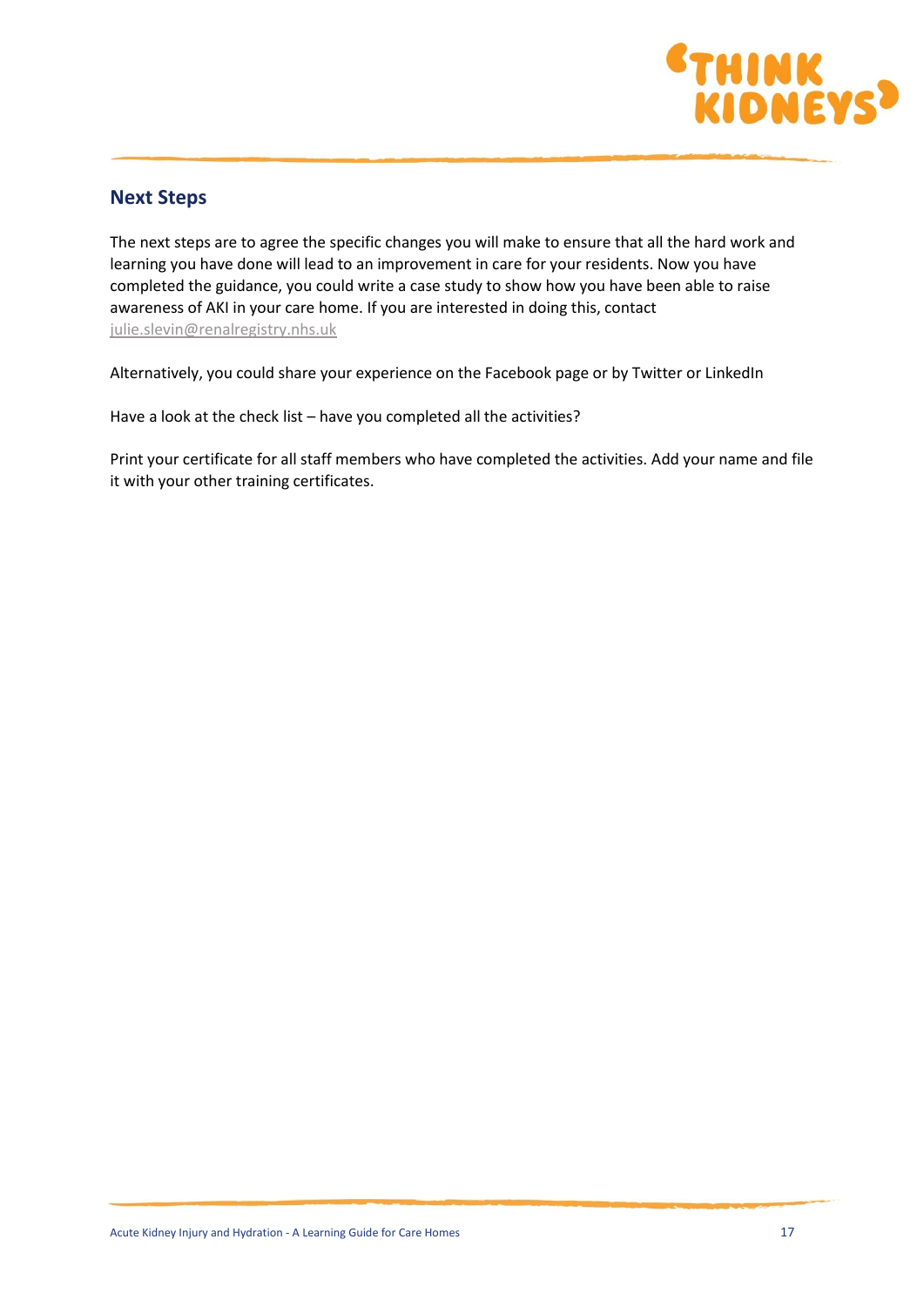

## **Appendix One Checklist**

Use the following checklist to mark your progress. You can print of one for each team member.

Name

| Item              | <b>Item</b>                                                        | <b>Complete</b> |
|-------------------|--------------------------------------------------------------------|-----------------|
| For the           | Brief the whole team about the programme                           |                 |
| manager           |                                                                    |                 |
| Activity 1        | Get to know the Think Kidneys website                              |                 |
|                   | Information for the public                                         |                 |
|                   | <b>Educational resources</b>                                       |                 |
|                   | Information, Tools and Publications                                |                 |
|                   | Key messages                                                       |                 |
| <b>Activity 2</b> | Watch the PowerPoint slideshow                                     |                 |
| <b>Activity 3</b> | Watch the Video                                                    |                 |
| Activity 4        | <b>Complete NICE training</b>                                      |                 |
| Activity 5        | <b>Fluid Balance</b>                                               |                 |
|                   | Print the fluid intake chart                                       |                 |
|                   | Print the fluid balance chart                                      |                 |
|                   | Refer to fluid intake guide                                        |                 |
| Activity 6        | Work through Fluid Challenge                                       |                 |
| Activity 7        | Identify Residents at risk of AKI                                  |                 |
| <b>Activity 8</b> | Watch video and download posters and leaflets to display and share |                 |
| Activity 9        | Work through the case study                                        |                 |
| <b>Next</b>       | Print off certificate                                              |                 |
| steps             |                                                                    |                 |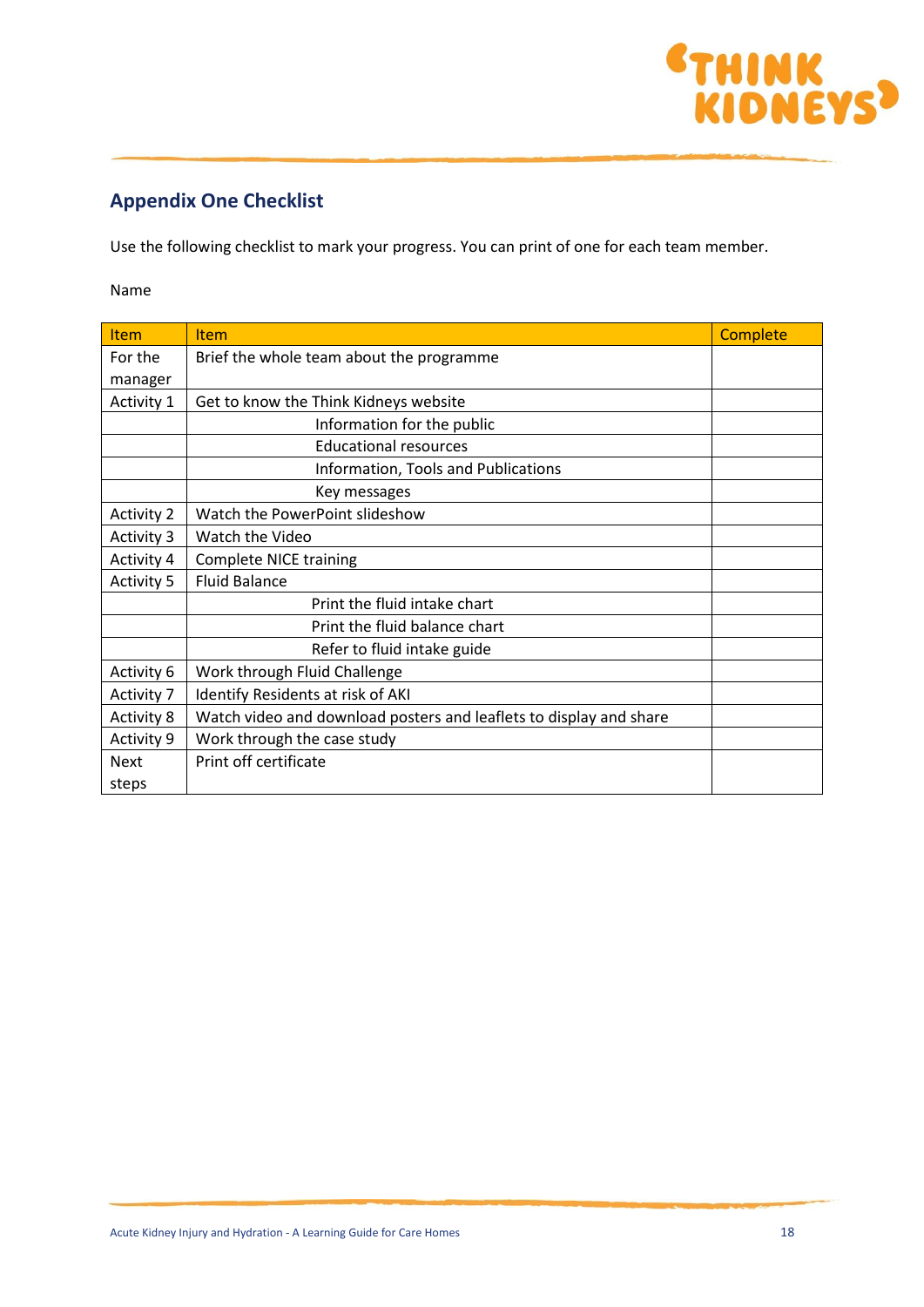

## **Appendix Two Example of a fluid balance chart**

| Name           |               |                                 |                 | Date                                                                                                                 |                                          |                         |                                          |
|----------------|---------------|---------------------------------|-----------------|----------------------------------------------------------------------------------------------------------------------|------------------------------------------|-------------------------|------------------------------------------|
| Weight         |               | Goal Fluid intake               |                 | $Half =$                                                                                                             |                                          | $75% =$                 |                                          |
|                |               |                                 |                 |                                                                                                                      |                                          |                         |                                          |
| Time           | Fluid offered |                                 | Amount<br>taken | Fluid food taken (Type<br>and amount)                                                                                | $=$ together                             | Running total<br>intake | Output +<br>description<br>Catheter mls/ |
| 00:            |               |                                 |                 |                                                                                                                      |                                          |                         |                                          |
| 01:            |               |                                 |                 |                                                                                                                      |                                          |                         |                                          |
| 02:            |               |                                 |                 |                                                                                                                      |                                          |                         |                                          |
| 03:            |               |                                 |                 |                                                                                                                      |                                          |                         |                                          |
| 04:            |               |                                 |                 |                                                                                                                      |                                          |                         |                                          |
| 05:            |               |                                 |                 |                                                                                                                      |                                          |                         |                                          |
| 06:            |               |                                 |                 |                                                                                                                      |                                          |                         |                                          |
| 07:            |               |                                 |                 |                                                                                                                      |                                          |                         |                                          |
|                |               |                                 |                 | CHECK! Has your resident had a drink before shift changeover?                                                        |                                          |                         |                                          |
| 08:            |               |                                 |                 |                                                                                                                      |                                          |                         |                                          |
| 09:            |               |                                 |                 |                                                                                                                      |                                          |                         |                                          |
| 10:            |               |                                 |                 |                                                                                                                      |                                          |                         |                                          |
| 11:            |               |                                 |                 |                                                                                                                      |                                          |                         |                                          |
| 12:            |               |                                 |                 |                                                                                                                      |                                          |                         |                                          |
| 13:            |               |                                 |                 |                                                                                                                      |                                          |                         |                                          |
| 14:            |               |                                 |                 |                                                                                                                      |                                          |                         |                                          |
| 15:            |               |                                 |                 |                                                                                                                      |                                          |                         |                                          |
|                |               |                                 |                 | CHECK! Has your resident received half of their goal fluid balance yet? If not - please give an extra drink, soup or |                                          |                         |                                          |
| Extra<br>fluid |               |                                 |                 |                                                                                                                      |                                          |                         |                                          |
| 16:            |               |                                 |                 |                                                                                                                      |                                          |                         |                                          |
| 17:            |               |                                 |                 |                                                                                                                      |                                          |                         |                                          |
| 18:            |               |                                 |                 |                                                                                                                      |                                          |                         |                                          |
| 19:            |               |                                 |                 |                                                                                                                      |                                          |                         |                                          |
| 20:            |               |                                 |                 |                                                                                                                      |                                          |                         |                                          |
|                |               |                                 |                 | CHECK! Does your resident need an extra drink, soup or Jelly to meet fluid goal?                                     |                                          |                         |                                          |
| Extra          |               |                                 |                 |                                                                                                                      |                                          |                         |                                          |
| Fluid<br>21:   |               |                                 |                 |                                                                                                                      |                                          |                         |                                          |
| 22:            |               |                                 |                 |                                                                                                                      |                                          |                         |                                          |
| 23:            |               |                                 |                 |                                                                                                                      |                                          |                         |                                          |
|                |               | TOTAL OF ALL DRINKS AND FLUID   |                 |                                                                                                                      |                                          |                         |                                          |
| <b>FOODS</b>   |               | DOES THIS MEET >75% of TARGET?  | Y               | N                                                                                                                    |                                          |                         |                                          |
|                |               | IS THIS THE ONLY DAY OF REDUCED | Y               | $\overline{N}$                                                                                                       | Is output balanced                       |                         | Υ<br>N                                   |
| DAYS?          |               | FLUID INTAKE IN THE PAST THREE  |                 |                                                                                                                      | Is urine clear<br>urine has normal smell |                         | Y<br>${\sf N}$<br>Y<br>N                 |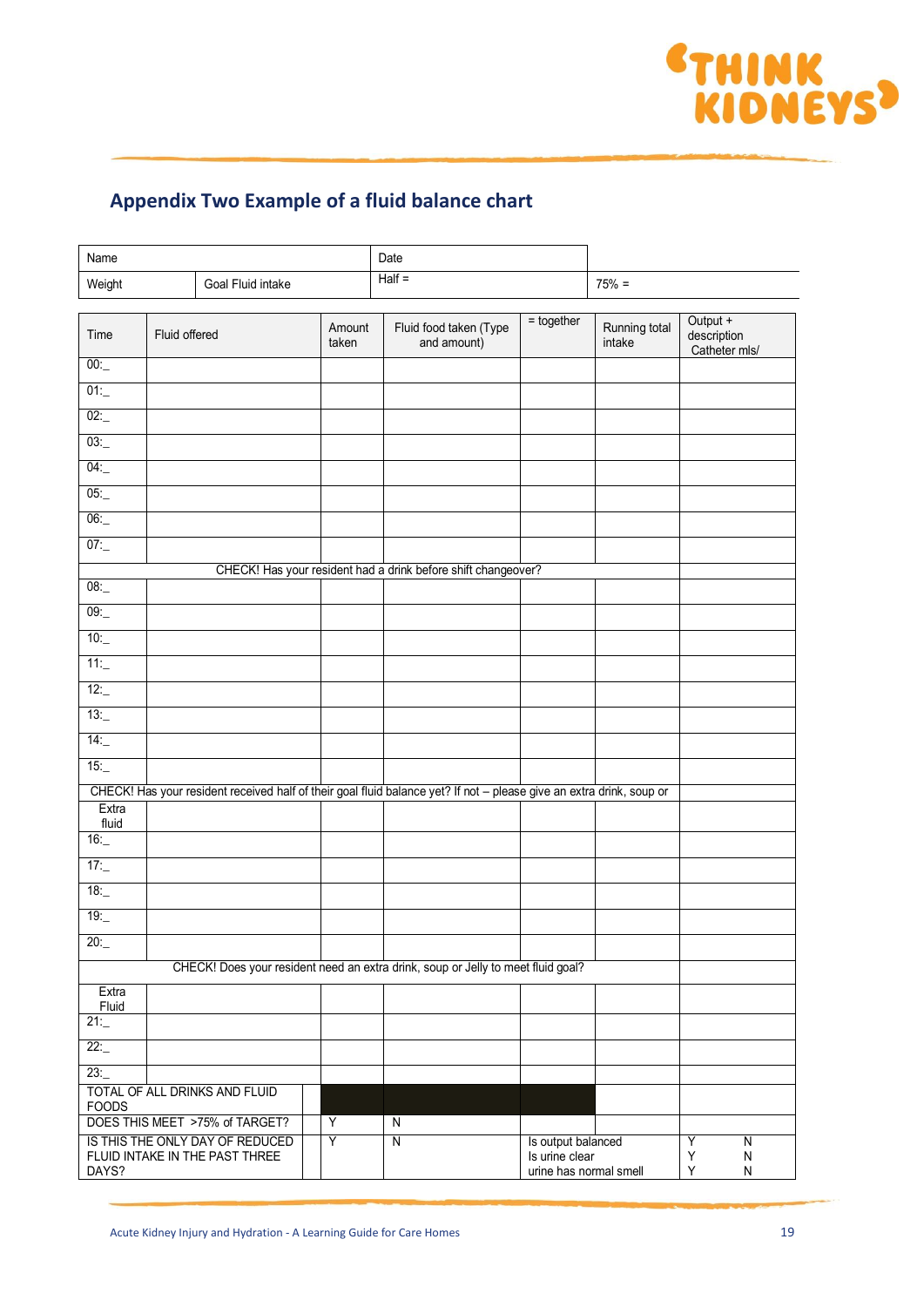

## **Appendix Three – Example care plans**

**This is an example of a person-centred care plan and supports Care Quality Commission requirements**

Name ……Ethel Smith……………………………………. Room… 3/ Turner Unit.………………………………….

Ethel is at risk of developing Acute Kidney Injury as she has short term memory problems and does not feel thirst. She often forgets her drink is in front of her, and forgets whether she has drunk it or not.

To ensure Ethel stays well hydrated, staff should ensure Ethel always has a drink in front of her when possible. A fresh drink should be provided at mealtimes. She likes tea with milk, no sugar when hot drinks are served, and enjoys lemon squash when cold drinks are offered. Ethel cannot drink from an open cup, and requires a lidded beaker. Ethel often forgets her drink is there, so should be prompted to take regular sips until her drink is finished.

When medication is given Ethel should be encouraged to swallow her tablets with a full glass of squash. In very hot weather Ethel's fluid intake should be increased as per national guidance. Staff can offer Ethel small ice cubes to suck, or ice lollies to eat.

Ethel is unable to pour her own drinks overnight so staff should ensure she is offered a drink before she goes to bed and when continence care is delivered during the night. A jug of lemon squash should be available in her room overnight.

Ethel sometimes refuses drinks as she is afraid staff will not be around to help her go to the toilet when required. This is particularly noticeable before bedtime. Staff should reassure Ethel that they will assist her as necessary, and help by sitting her in a chair nearer the door so mobilising to the toilet is more manageable for her. Ethel should be reminded that drinking less will make her urine stronger and result in more 'accidents'. If staff notice any offensive smell or unusual colour in Ethel's urine they should notify the nurse in charge who can do a dipstick urinalysis to exclude a UTI. Ethel likes to use the toilet before retiring to bed, after she has been washed and her teeth brushed.

As Ethel may be dehydrated, staff should be extra vigilant with her oral care. Staff should observe Ethel's mouth whilst brushing her teeth. Any signs of infection such as white spots, shiny red tongue or coated tongue should be reported to nurse in charge who can organise a dental or GP check-up.

Ethel's fluid intake can be increased by encouraging her to eat liquid foods. She likes custard on its own, or it can be served with bananas. Ethel also likes strawberry jelly, but does not like ice cream with it. Staff should serve extra gravy with meals, and ensure Ethel has at least half a cup of milk on her morning cereal.

Staff should monitor Ethel's fluid intake by use of a fluid balance chart. Ethel's visitors can be shown how to record the fluids Ethel drinks while they are with her. The night nurse should total the fluid intake at midnight, and escalate any reduced intake to the following shift.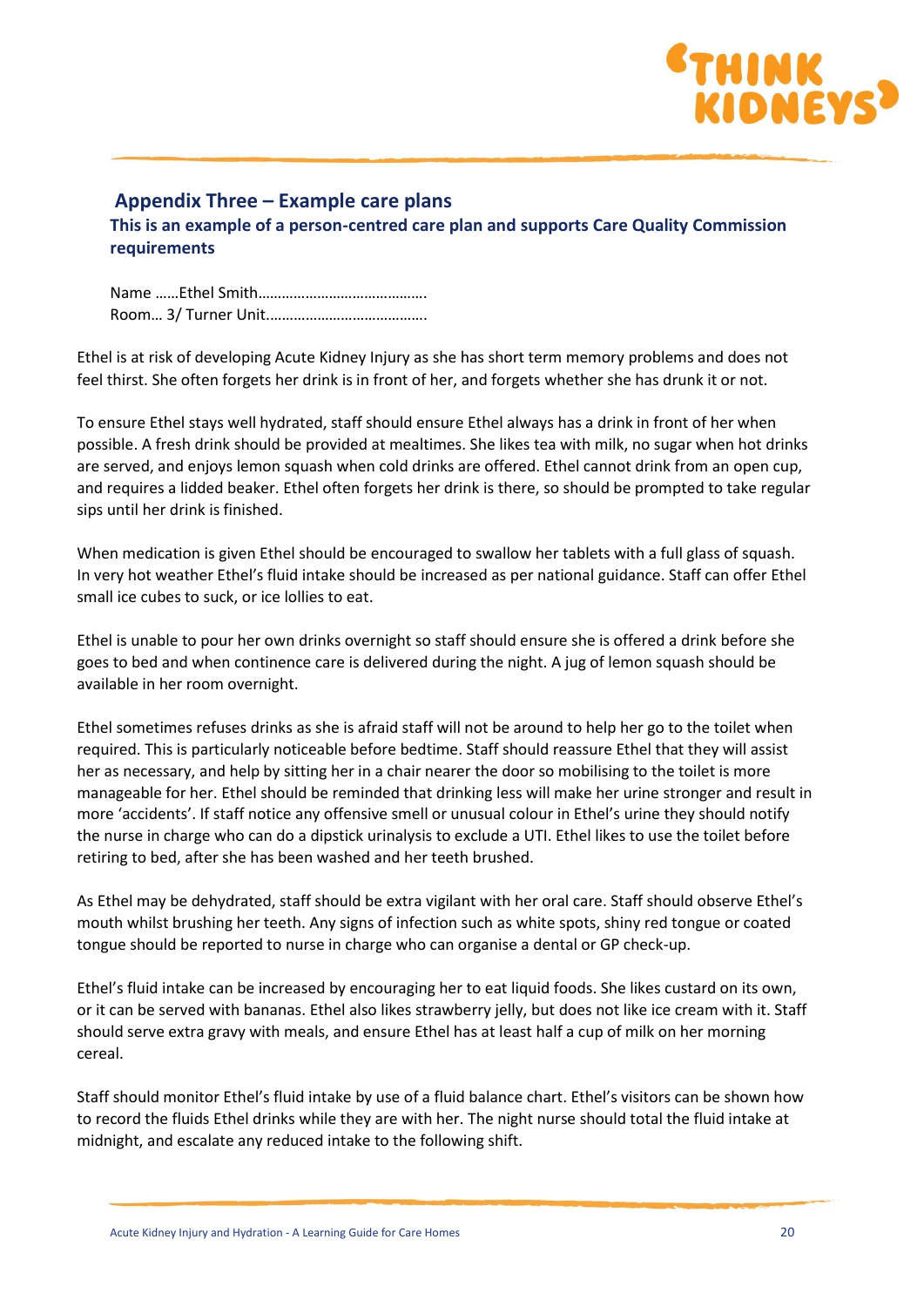

# **Example care plan for service users (domiciliary care) at risk of Acute Kidney Injury**

#### **Name:**

| Date | <b>Intended Outcomes</b>                                                             | Interventions                                                                                  | Evaluation |       |
|------|--------------------------------------------------------------------------------------|------------------------------------------------------------------------------------------------|------------|-------|
|      | AKI to be avoided                                                                    | Commence fluid balance sheet                                                                   | Met        | Unmet |
|      | To be given information about the<br>risk of AKI and what can be done to reduce this | Have fluids readily available - jugs filled and ready<br>for meal times especially             | Met        | Unmet |
|      | To remain hydrated                                                                   | Explain that decreasing fluid intake does not<br>decrease incontinence risk, it's the opposite | Met        | Unmet |
|      |                                                                                      | Offer fluids after providing care                                                              | Met        | Unmet |
|      |                                                                                      | . likes                                                                                        |            |       |
|      |                                                                                      |                                                                                                |            |       |
|      |                                                                                      | (list drinks)                                                                                  |            |       |
|      |                                                                                      | Involve family members and visitors                                                            | Met        | Unmet |
|      |                                                                                      | Offer small amounts of fluid frequently                                                        | Met        | Unmet |

Acute Kidney Injury a Guide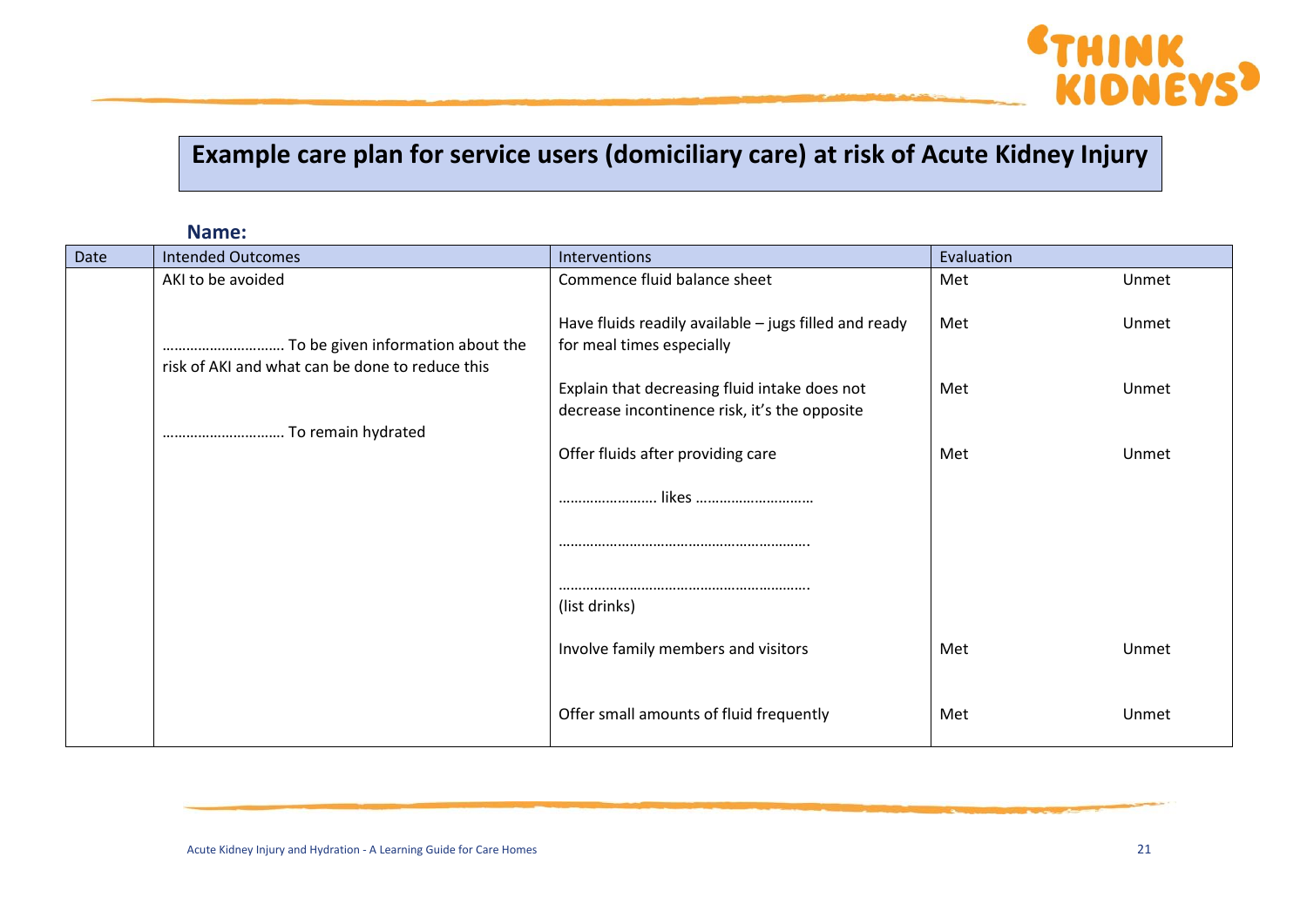

|  | When it's warmer weather offer ice cubes                               | Met | Unmet |
|--|------------------------------------------------------------------------|-----|-------|
|  | regime. Have they seen a dentist in the last 12<br>months?             | Met | Unmet |
|  | offered with meals and medication, offer a full cup                    | Met | Unmet |
|  |                                                                        |     |       |
|  |                                                                        |     |       |
|  | (list fluid-rich foods)                                                |     |       |
|  |                                                                        |     |       |
|  |                                                                        |     |       |
|  | (describe water/squash jug and cup)                                    |     |       |
|  |                                                                        |     |       |
|  |                                                                        |     |       |
|  | (list any specialist drinking aids and type of<br>assistance required) |     |       |
|  |                                                                        |     |       |

l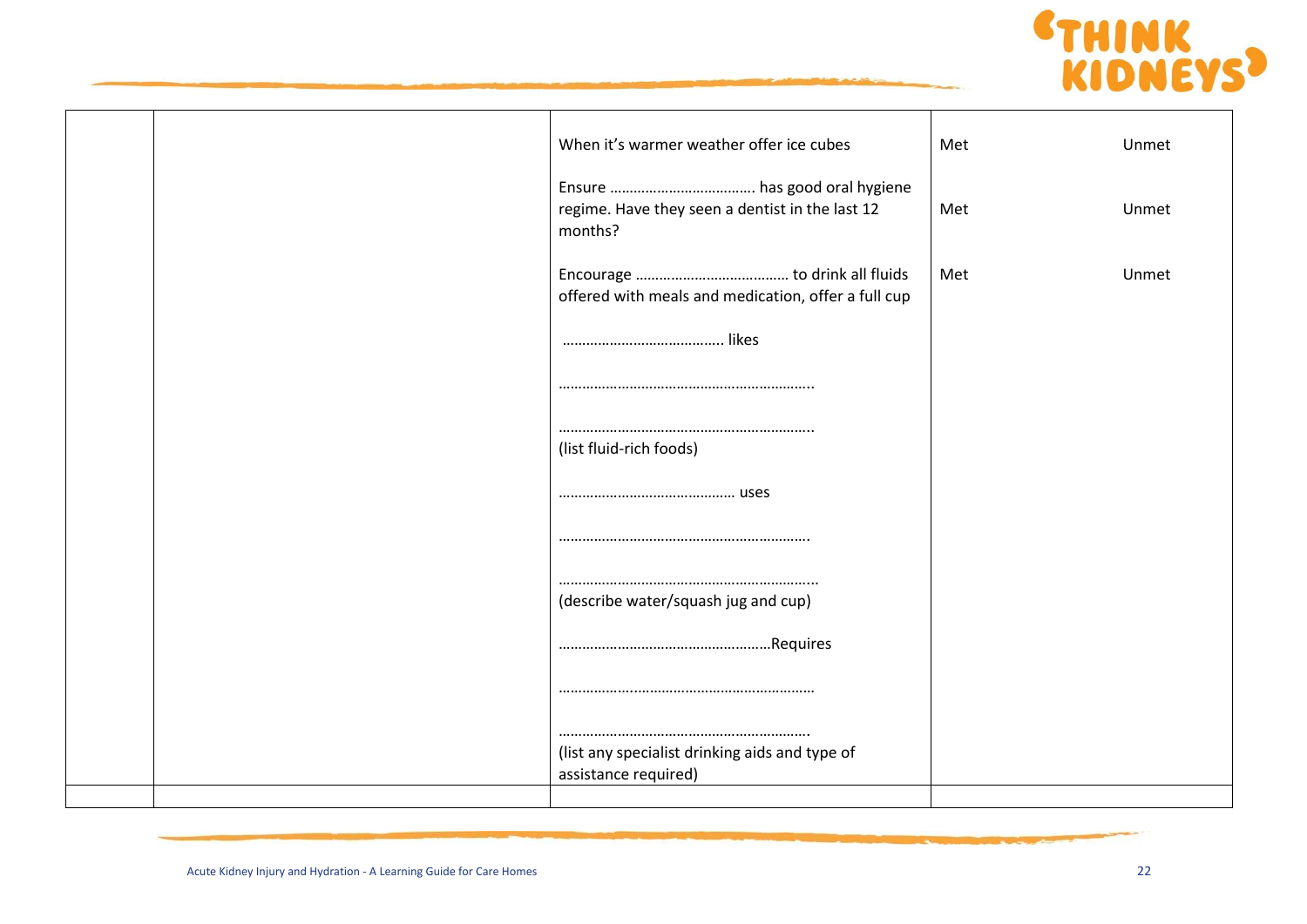

#### **Things to consider when writing an AKI care plan**

- What drinks does your resident like? How do they like them?
- How does the resident drink best? Beaker/straw/mug/cup?
- What is the resident's continence status? Will they need reassurance around continence?
- Does the resident understand the need for fluids? Do they have capacity to retain this information? Should they be reminded at every opportunity?
- How can relatives/visitors/other team members be included?
- Whose responsibility is it to monitor/total daily fluids?
- What is your escalation process if a resident has poor fluid intake?
- What other methods of increasing fluid would be appropriate to your resident? Ice lollies/jelly/custard?
- What is the resident's oral care regime? How often do they see a dentist?

Acute Kidney Injury a Guide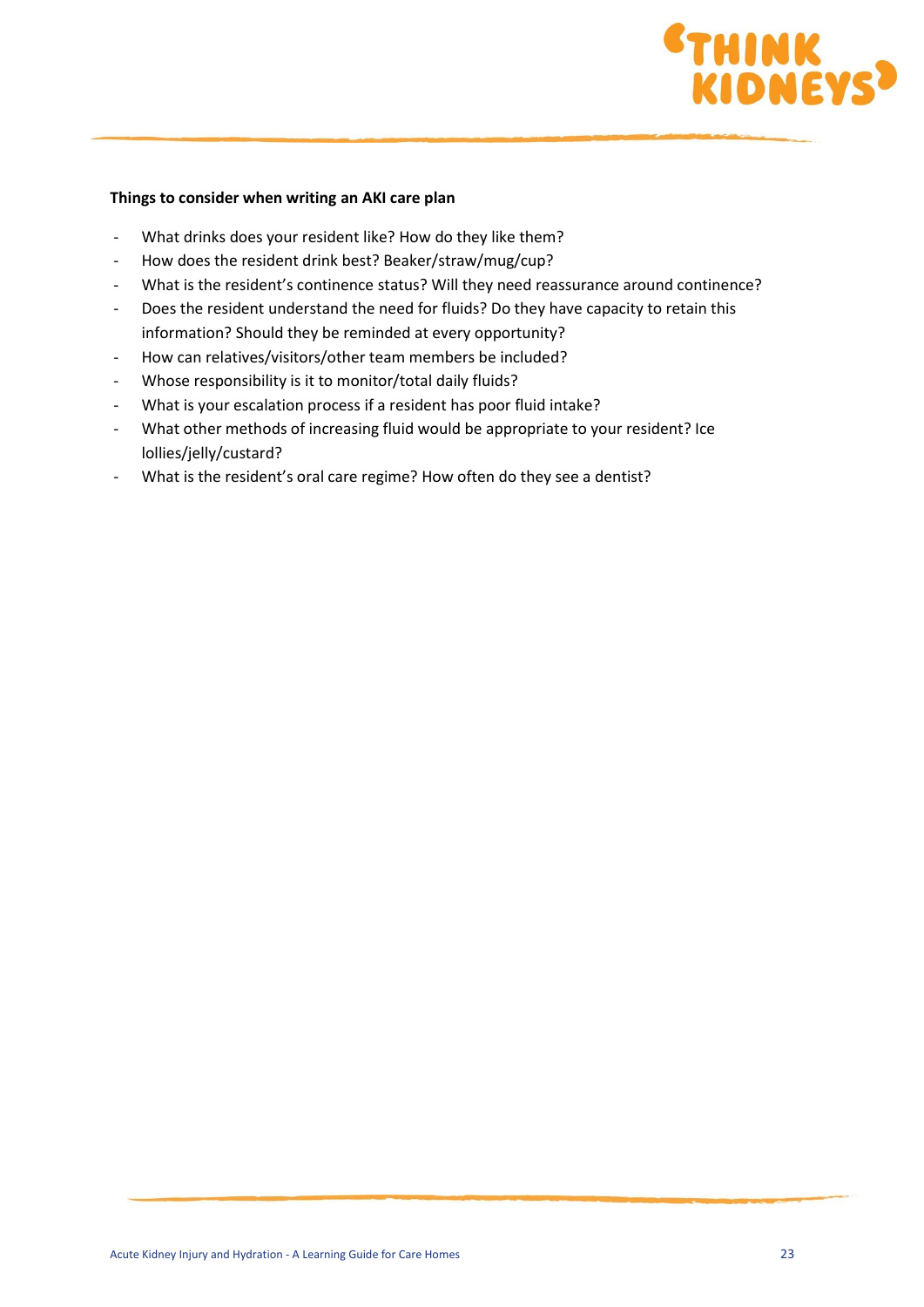

### **Appendix Four Case Study**



Marjory is an 83 year old resident in your care home. She has been with you for the past three years, since she fell at home and fractured her hip. This led to her feeling anxious at home and worried about falling again. She has also lost confidence in walking and likes to have assistance to walk around the home.

Marjory likes living in the residential home and has made some good friends and enjoys chatting. She takes ibuprofen for some pain in her hip. She is a Non-Insulin Dependent Diabetic (NIDDM) and has to be careful about eating food containing high sugar levels. She takes Metformin for this. Marjory has some heart failure and takes Furosemide and Ramipril for this.

Think about what you learnt in activities two and eight to answer the following questions:

- Is Marjory at risk of AKI?
- How do you know this?
- How can each member of the team help reduce her risk?

It's Friday morning and you go to see Marjory to offer to help her to get up and dressed. She doesn't seem to recognise you, and when you help her out of bed you find she has been incontinent of urine. The urine has a strong odour and is dark in colour.

- What might be wrong with Marjory?
- What steps can you take to help Marjory?

On Monday Marjory is feeling much better, but she is now anxious about being incontinent again and doesn't want to drink very much of the extra fluids she is being offered.

What can you do to help?

Acute Kidney Injury a Guide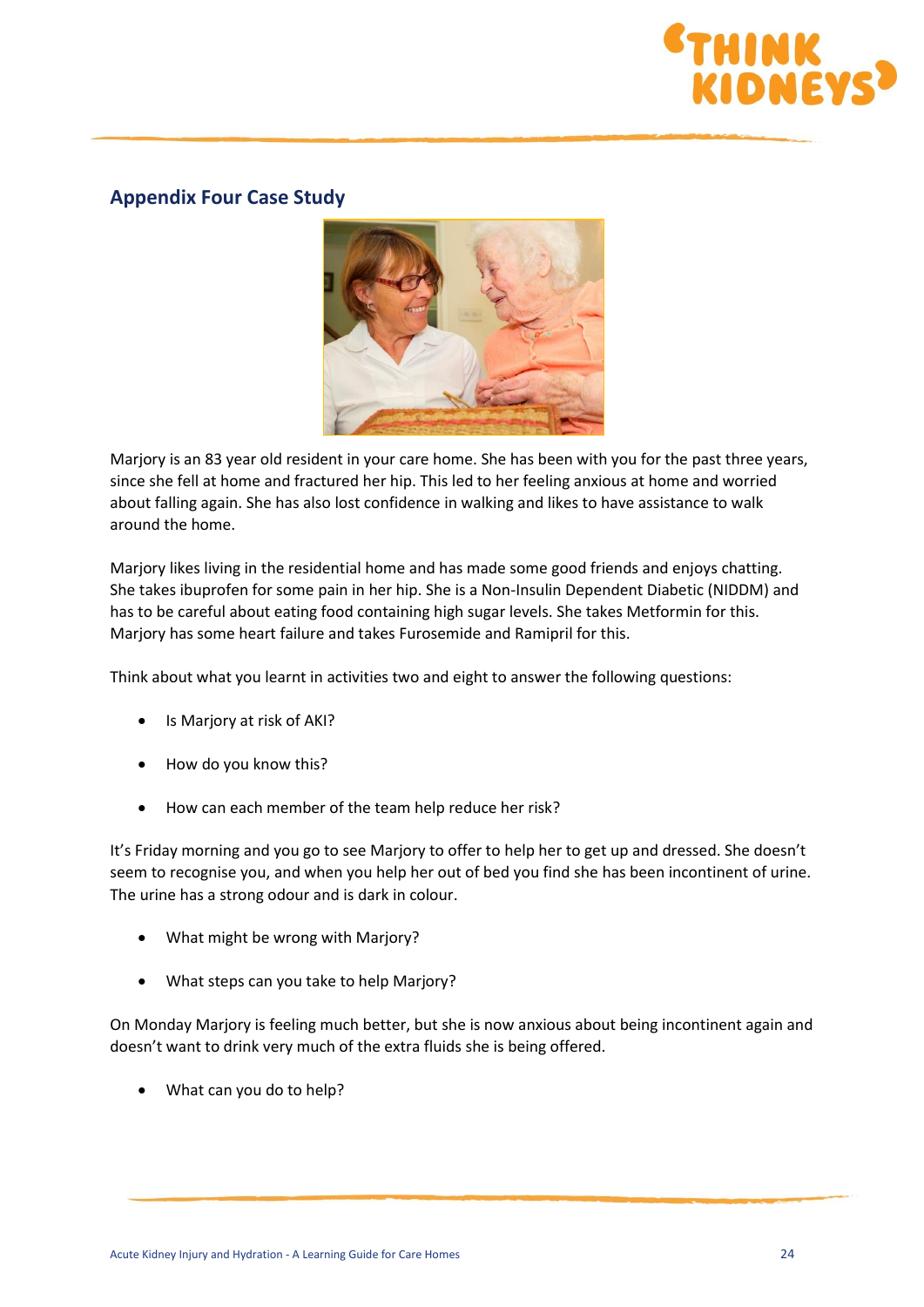

## **Answers to Case Study Questions:**

Think about what you learnt in activities two and eight to answer the following questions:

- Is Marjory at risk of AKI?
- *Answer – yes*
- How do you know this?
- Answer : *risk factors from Communities at risk document : Older people are the group most at risk of AKI Older patients are especially prone to dehydration – particularly if they also have dementia or frailty, making food and fluid intake more difficult, particularly if they are reliant on others for access to fluids. Patients with heart failure often have an element of CKD and are on diuretics and ACEi Metformin is excreted by the kidneys*
- How can each member of the team help reduce her risk?
- *Answer Encourage fluids. Regular check-ups with GP. Encourage healthy diet to control diabetes*

It's Friday morning and you go to see Marjory to offer to help her to get up and dressed. She doesn't seem to recognise you, and when you help her out of bed you find she has been incontinent of urine. The urine has a strong odour and is dark in colour.

- What might be wrong with Marjory?
- *Answer - UTI*
- What steps can you take to help Marjory?
- *Answer - Request GP visit. Take a urine sample either to send or dipstick. Encourage lots of fluids. Ask GP if Marjory should take all of her medicines*

#### *The national primary care guidance for UTI can be found here:*

*[https://www.gov.uk/government/uploads/system/uploads/attachment\\_data/file/586766/managing](https://www.gov.uk/government/uploads/system/uploads/attachment_data/file/586766/managing_common_infections.pdf) [\\_common\\_infections.pdf](https://www.gov.uk/government/uploads/system/uploads/attachment_data/file/586766/managing_common_infections.pdf)*

On Monday Marjory is feeling much better, but she is now anxious about being incontinent again and doesn't want to drink very much of the extra fluids she is being offered.

- What can you do to help?
- *Answer* -*A Jelly, yoghurt, custard, milky puddings, soup, etc. Offer water with regular drinks, Reassurance, sitting near to a toilet and support with toileting*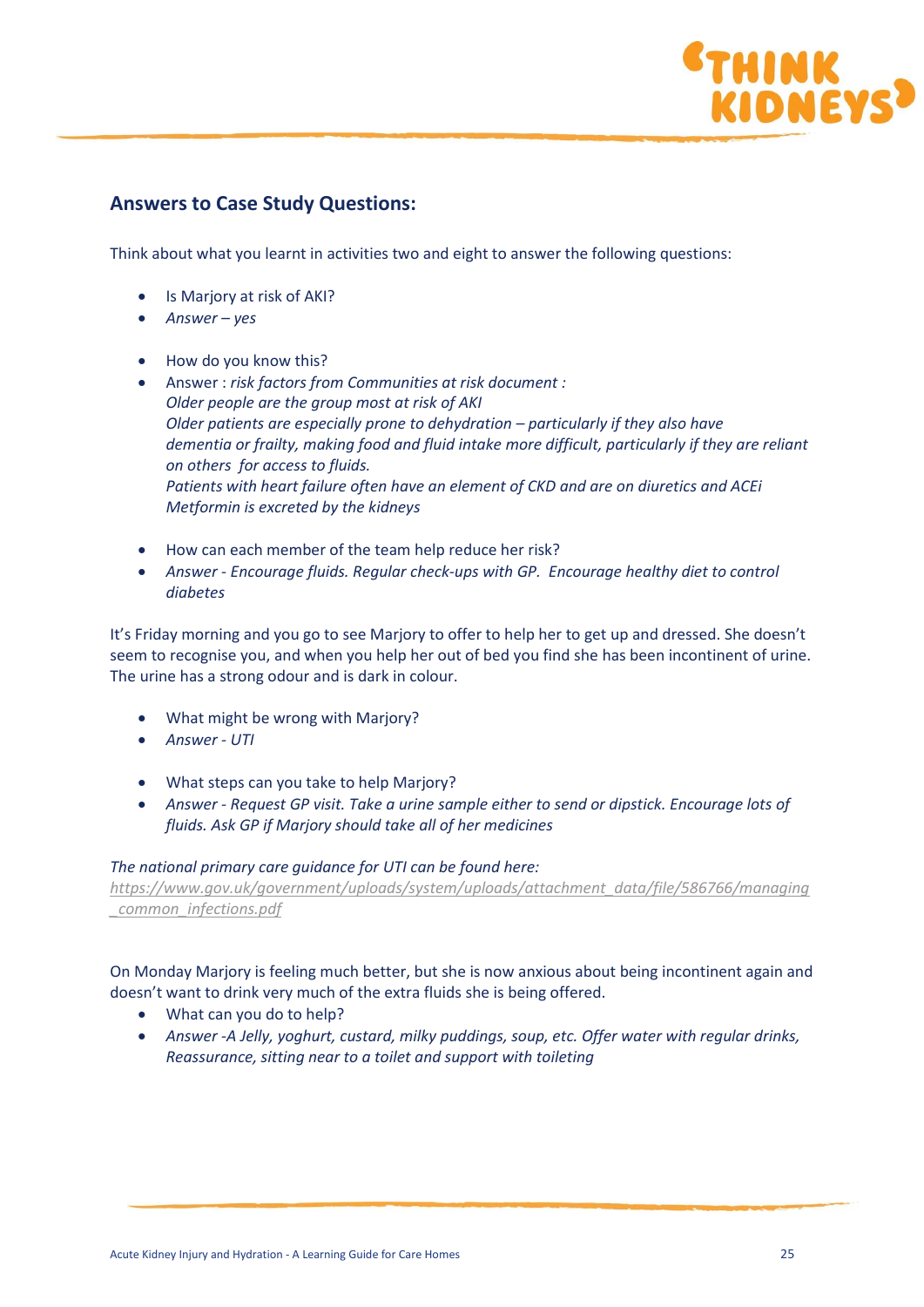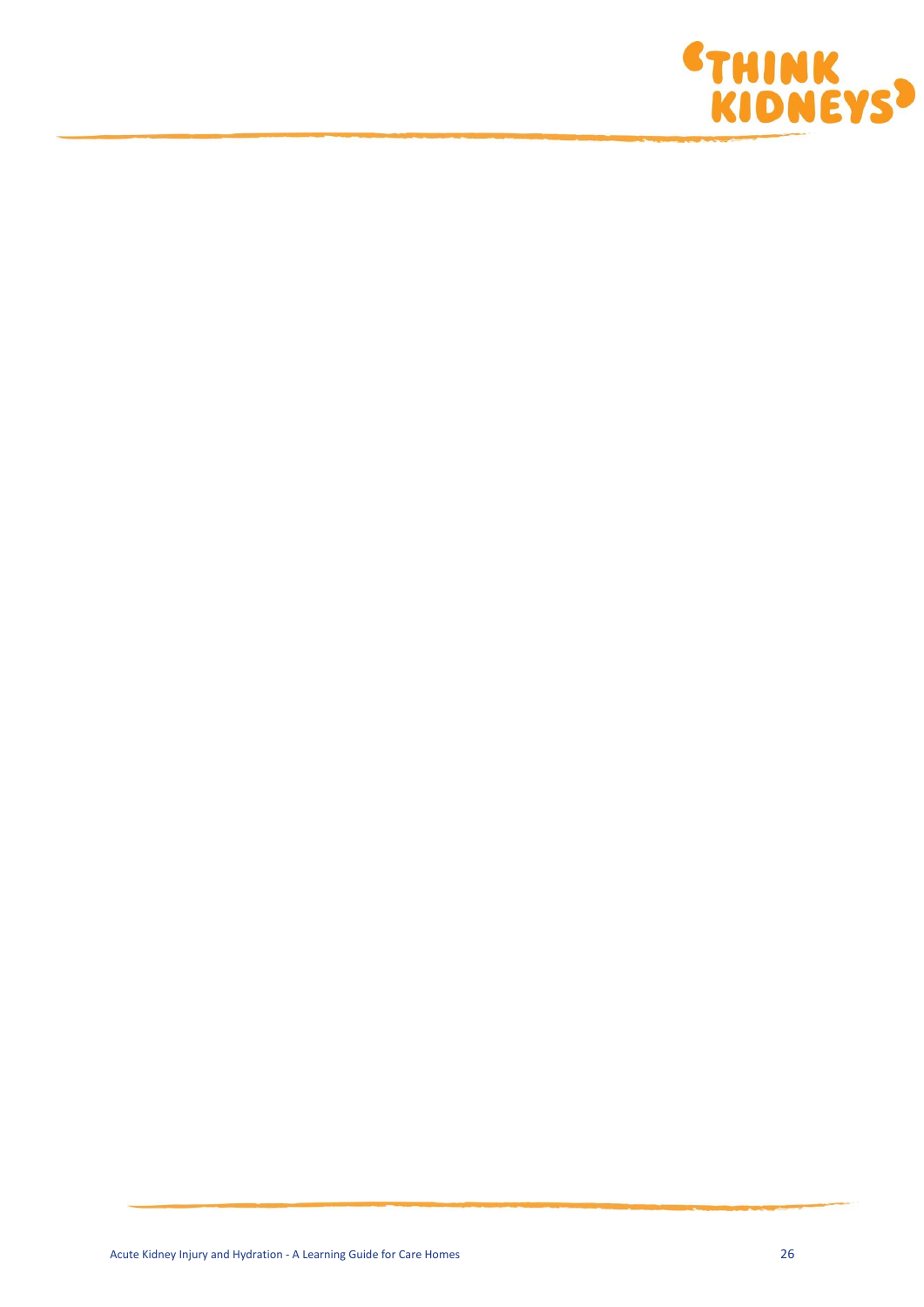

## **Acknowledgements**

The following organisations, working groups and individuals contributed to the development of this guidance document:

Karen Thomas, UK Renal Registry Annie Taylor, Think Kidneys Julie Slevin, UK Renal Registry Rajib Pal, GP - Hall Green Health Derek Johnson, Principal Catering Manager, Community Meals, Leeds Kieran Attreed-James, Quality Improvement Officer, Essex County Council Lesley Cruickshank, Quality Innovation Manager: Residential & Nursing, Essex County Council Sheila Holland, Lead Nurse for Palliative and End of Life Care (Education) in Care Homes, The Harlow Integrated Team Jane Edwards, Quality In Care Team, Clinical Lead, Buckinghamshire County Council Maire McManus Owain Brooks, ABMU Health Board, Renal Pharmacist Morriston Hospital Sarah McNulty, Public Health Consultant, Public Health Team Knowsley Council Adam Gordon, Consultant and Honorary Associate Professor in Medicine of Older People, Honorary Secretary, British Geriatrics Society Lisa Truefitt, Medicines Management Dietician, Dudley Group NHS Foundation Trust Caroline Lecko, Patient Safety Lead, NHS England Sally Bassett, Southern Derbyshire CCG Rachel Levenson, CV Programme Manager, NHS England South (South West) Medical Directorate South West Strategic Clinical Network David Birth, Pharmacist, Wolverhampton CCG Molly Henriques-Dillon, Quality Nurse Team Leader, Wolverhampton CCG Paula Cashmore, Clinical Quality Monitoring Officer, NHS Birmingham City Cross CCG Elaine Allison, Matron/Manager,St Bartholomew's Court Sue Shaw, St Bartholomew's Court Kath, St Bartholomew's Court Sue Ann Balcombe, Home Manager, Excel Care Holdings Gill Finch, Manager, Marmora Care Home Shaun Green, Somerset CCG Natalie Mclellan, Branch Manager, MiHomecare Suzanne Moore**,** Deputy Manager, Excel Care Holdings Kausar Sadiq, Manager, Penny Pot Residential Home Jane Byford**,** Operational Manager, Maison Care Sophie Murray, Sunrise Senior Living